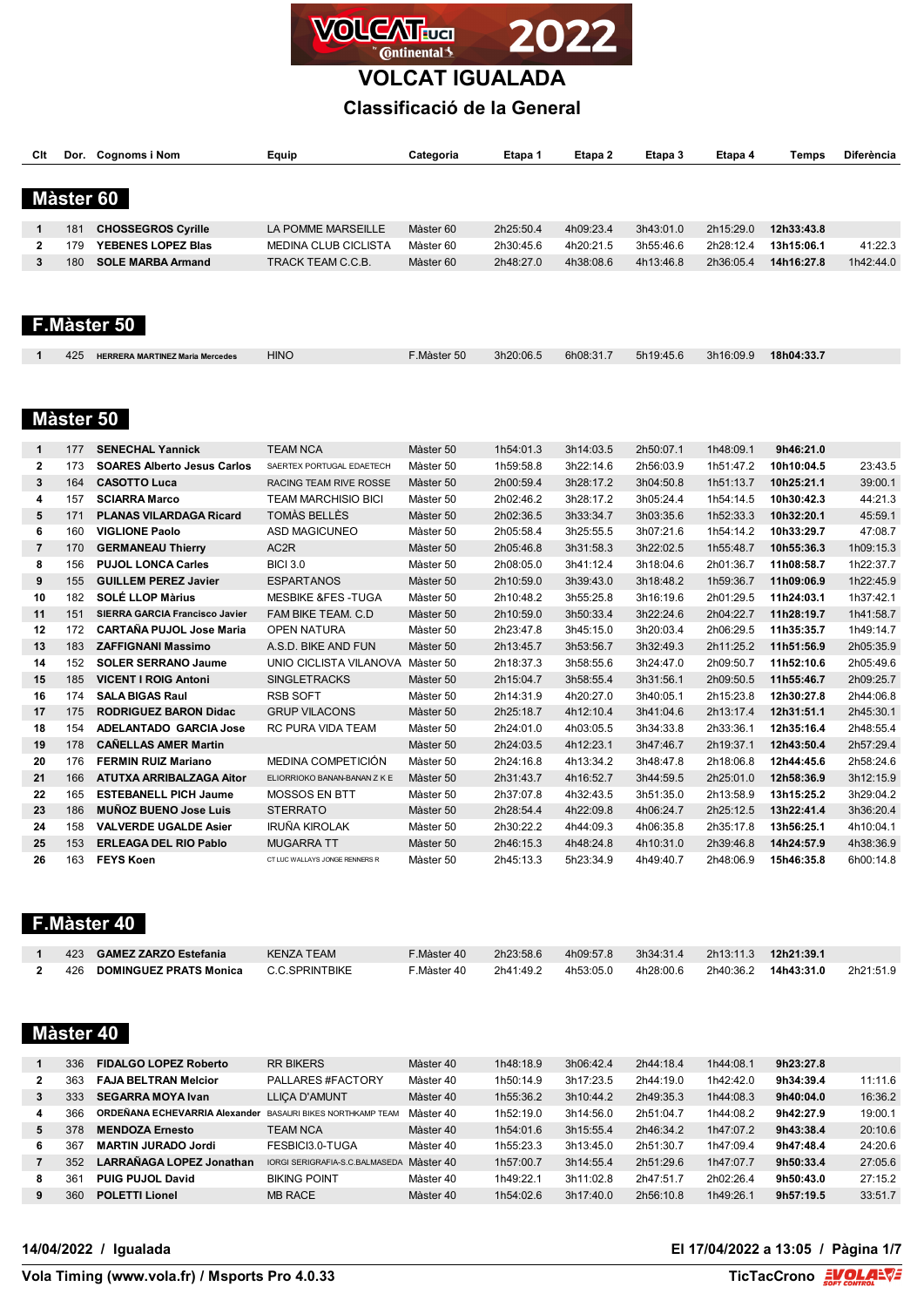

| Clt      |            | Dor. Cognoms i Nom                                             | Equip                                            | Categoria              | Etapa 1                | Etapa 2                | Etapa 3                | Etapa 4                | <b>Temps</b>             | <b>Diferència</b>      |
|----------|------------|----------------------------------------------------------------|--------------------------------------------------|------------------------|------------------------|------------------------|------------------------|------------------------|--------------------------|------------------------|
| 10       | 347        | <b>CORELLA MARTIN Ivan</b>                                     | <b>VULCO CYCLON AUTOGOYA</b>                     | Màster 40              | 1h54:57.9              | 3h21:17.7              | 2h57:07.2              | 1h50:56.6              | 10h04:19.4               | 40:51.6                |
| 11       | 316        | VILLANUEVA AYLLON Eduardo NUBETEAM                             |                                                  | Màster 40              | 2h01:44.5              | 3h21:43.8              | 2h58:16.9              | 1h51:03.3              | 10h12:48.5               | 49:20.7                |
| 12       | 301        | <b>CALDERON PEREDO Julio</b>                                   | PROBICI CLÑUB DEPORTIVO                          | Màster 40              | 1h59:14.7              | 3h23:56.2              | 3h03:43.0              | 1h48:18.9              | 10h15:12.8               | 51:45.0                |
| 13       | 304        | <b>GONZALEZ ROSA Alexander</b>                                 | <b>GARRIBIKES</b>                                | Màster 40              | 2h00:02.7              | 3h27:32.6              | 3h00:19.4              | 1h51:58.3              | 10h19:53.0               | 56:25.2                |
| 14       | 343        | <b>MIERA SIERRA Carlos</b>                                     | VALLE DE CASTAÑEDA C.C.                          | Màster 40              | 2h01:44.7              | 3h26:39.4              | 3h00:43.0              | 1h51:06.7              | 10h20:13.8               | 56:46.0                |
| 15       | 305        | <b>MARTINEZ JARAY Ruben</b>                                    | <b>BIKES MONCAYO</b>                             | Màster 40              | 2h02:05.3              | 3h26:14.3              | 3h00:33.4              | 1h54:04.0              | 10h22:57.0               | 59:29.2                |
| 16       | 351        | <b>PROUST Jerome</b>                                           | AC <sub>2</sub> R                                | Màster 40              | 2h03:09.5              | 3h27:01.3              | 2h59:43.1              | 1h53:17.4              | 10h23:11.3               | 59:43.5                |
| 17       | 358        | <b>CAMARA MARTINEZ Javier</b>                                  | <b>METALPLAS</b>                                 | Màster 40              | 2h00:02.2              | 3h29:09.6              | 3h02:59.5              | 1h57:57.9              | 10h30:09.2               | 1h06:41.4              |
| 18       | 339        | <b>LIANO FLOR David</b>                                        | <b>GOROS BIKE- SALCEDO</b>                       | Màster 40              | 1h59:58.9              | 3h37:23.3              | 3h00:19.0              | 1h53:44.0              | 10h31:25.2               | 1h07:57.4              |
| 19       | 341        | <b>LOPEZ CANALES David</b>                                     | <b>GOROS BIKE- CASTAÑEDA</b>                     | Màster 40              | 2h05:19.2              | 3h32:20.4              | 3h03:41.6              | 1h50:56.9              | 10h32:18.1               | 1h08:50.3              |
| 20       | 331        | <b>RUIZ DORADO Jose Luis</b>                                   | <b>GOROS BIKE- SALCEDO</b>                       | Màster 40              | 1h59:58.9              | 3h37:23.3              | 3h03:42.2              | 1h55:54.5              | 10h36:58.9               | 1h13:31.1              |
| 21       | 322        | <b>VILLAVERDE MORENO Asier</b>                                 | <b>SC BIKERS</b>                                 | Màster 40              | 2h04:21.8              | 3h35:09.8              | 3h05:22.5              | 1h53:20.2              | 10h38:14.3               | 1h14:46.5              |
| 22       | 321        | <b>FIGUERES VILLARO David</b>                                  | KENDA-BICIOCASION BARCELONA                      | Màster 40              | 2h06:51.4              | 3h32:14.2              | 3h04:51.0              | 1h57:07.6              | 10h41:04.2               | 1h17:36.4              |
| 23       | 313        | <b>NOPPE Bas</b>                                               | <b>HILAIRE XCM</b>                               | Màster 40              | 2h05:02.0              | 3h33:26.3              | 3h08:47.5              | 1h55:00.9              | 10h42:16.7               | 1h18:48.9              |
| 24       | 364        | <b>TORRENTS RODRIGUEZ Carles</b>                               | PALLARES #FACTORY                                | Màster 40              | 2h01:42.0              | 3h37:08.8              | 3h06:05.5              | 1h57:57.5              | 10h42:53.8               | 1h19:26.0              |
| 25       | 353        | <b>MERINO RUIZ Jagoba</b>                                      | IORGI SERIGRAFIA-S.C. BALMASEDA Màster 40        |                        | 2h05:10.2              | 3h38:00.1              | 3h07:24.8              | 1h53:18.6              | 10h43:53.7               | 1h20:25.9              |
| 26       | 346        | <b>PUJOL GUIXA David</b>                                       | <b>CICLES SANS</b>                               | Màster 40              | 2h06:56.6              | 3h32:21.3              | 3h10:35.7              | 1h58:25.4              | 10h48:19.0               | 1h24:51.2              |
| 27       | 317        | <b>BAENA COCERA Felipe</b>                                     | <b>CODEONE TEAM</b>                              | Màster 40              | 2h06:31.6              | 3h35:42.6              | 3h08:49.5              | 2h00:48.1              | 10h51:51.8               | 1h28:24.0              |
| 28       | 310        | <b>DELGADO MESA David</b>                                      | KENZA TEAM                                       | Màster 40              | 2h03:17.9              | 3h35:39.6              | 3h13:58.8              | 2h00:00.2              | 10h52:56.5               | 1h29:28.7              |
| 29       | 311        | <b>SANZ BLANCO David</b>                                       |                                                  | Màster 40              | 2h07:14.0              | 3h38:11.8              | 3h09:49.2              | 1h57:45.7              | 10h53:00.7               | 1h29:32.9              |
| 30       | 345        | <b>ESTEBANEZ GONZALEZ Gaizka</b> MONTBIKE SOLCAM CYCLING TEAM  |                                                  | Màster 40              | 2h08:59.0              | 3h40:00.6              | 3h13:17.4              | 2h00:21.5              | 11h02:38.5               | 1h39:10.7              |
| 31       | 379        | <b>CAETANO Dani</b>                                            | ANDONA                                           | Màster 40              | 2h11:22.7              | 3h37:01.5              | 3h13:24.3              | 2h01:31.5              | 11h03:20.0               | 1h39:52.2              |
| 32       | 303        | <b>HERNANDEZ RUBIO Alberto</b>                                 | LUAL BIKE                                        | Màster 40              | 2h11:43.1              | 3h44:04.3              | 3h10:38.0              | 1h57:59.8              | 11h04:25.2               | 1h40:57.4              |
| 33       | 314        | <b>AGESTA AGUIRRE Igor</b>                                     | KATEA-BIKE TEAM                                  | Màster 40              | 2h07:36.6              | 3h38:43.5              | 3h20:45.8              | 2h03:43.3              | 11h10:49.2               | 1h47:21.4              |
| 34       | 326        | <b>CARDONA ALOS Moises</b>                                     | <b>CYCLESTORE</b>                                | Màster 40              | 2h09:09.1              | 3h42:41.4              | 3h15:15.2              | 2h07:00.0              | 11h14:05.7               | 1h50:37.9              |
| 35       | 328        | <b>CATALAN PEREZ Miguel</b>                                    | <b>CYCLESTORE</b>                                | Màster 40              | 2h09:09.1              | 3h42:41.5              | 3h15:15.1              | 2h07:00.3              | 11h14:06.0               | 1h50:38.2              |
| 36       | 324        | <b>VALERO FONT Daniel</b>                                      | ART BIKE THE CYCLIST                             | Màster 40              | 2h10:16.1              | 3h39:44.4              | 3h20:13.6              | 2h04:32.5              | 11h14:46.6               | 1h51:18.8              |
| 37       | 327        | <b>SOLSONA NOVELL Xavier</b>                                   | C.U.D.O.S.                                       | Màster 40              | 2h13:15.7              | 3h46:37.1              | 3h20:27.8              | 1h58:39.9              | 11h19:00.5               | 1h55:32.7              |
| 38       | 342        | <b>PAREJO RUIZ Carlos</b>                                      | PIK2 CASTELLAR                                   | Màster 40              | 2h10:03.2              | 3h46:10.5              | 3h21:55.3              | 2h04:05.9              | 11h22:14.9               | 1h58:47.1              |
| 39       | 329        | <b>GARCIA ALVAREZ Carlos</b>                                   | <b>SC BIKERS</b>                                 | Màster 40              | 2h10:58.3              | 3h55:18.4              | 3h23:25.6              | 1h57:05.8              | 11h26:48.1               | 2h03:20.3              |
| 40       | 365        | <b>VALENTIN Benoit</b>                                         | VELOCLUB LA POMME MARSEILLE                      | Màster 40              | 2h11:22.8              | 3h49:41.7              | 3h23:27.3              | 2h04:05.1              | 11h28:36.9               | 2h05:09.1              |
| 41       | 348        | <b>GIMENEZ MARTIN Victor</b>                                   | THE CYCLERY CONCEP STORE                         | Màster 40              | 2h13:34.3              | 3h48:00.3              | 3h21:58.8              | 2h10:12.7              | 11h33:46.1               | 2h10:18.3              |
| 42       | 323<br>350 | ALMANDOZ LARRALDE Jesus Maria KATEA-BIKE TEAM                  |                                                  | Màster 40              | 2h11:27.3              | 3h58:13.4              | 3h22:22.0              | 2h03:43.3              | 11h35:46.0               | 2h12:18.2              |
| 43<br>44 | 373        | <b>CANALA BALSEBRE Salvador</b><br><b>VALLS FALOMIR Robert</b> | <b>BTT MONTBLANC</b><br>INBIKE-SMARTBIKETRAINING | Màster 40<br>Màster 40 | 2h20:40.2<br>2h16:08.8 | 3h47:17.5<br>3h56:39.5 | 3h28:24.9<br>3h28:24.3 | 2h02:24.3<br>2h03:14.7 | 11h38:46.9<br>11h44:27.3 | 2h15:19.1              |
| 45       | 320        | <b>PALENCIA PRATS Jordi</b>                                    | MULTIBIKE LLEIDA                                 | Màster 40              | 2h23:37.4              | 3h56:04.3              | 3h25:43.4              | 2h03:34.2              | 11h48:59.3               | 2h20:59.5<br>2h25:31.5 |
| 46       | 307        | BALART TORREQUEBRADA Eduard ONDEBIKES                          |                                                  | Màster 40              | 2h11:39.7              | 3h56:08.4              | 3h34:47.8              | 2h07:33.0              | 11h50:08.9               | 2h26:41.1              |
| 47       | 319        | <b>VIVES SALAR Adrian</b>                                      | RC PURA VIDA TEAM                                | Màster 40              | 2h26:16.9              | 3h54:37.8              | 3h25:07.4              | 2h07:33.1              | 11h53:35.2               | 2h30:07.4              |
| 48       | 377        | <b>DENIZOT Frédéric</b>                                        | <b>VTT DU GARLABAN</b>                           | Màster 40              | 2h20:50.9              | 4h04:16.0              | 3h24:02.4              | 2h06:12.5              | 11h55:21.8               | 2h31:54.0              |
| 49       | 337        | TXAKARTEGI BASTERRETXEA Ander                                  | <b>HELMUGAK</b>                                  | Màster 40              | 2h27:17.7              | 3h56:49.4              | 3h29:52.6              | 2h05:32.7              | 11h59:32.4               | 2h36:04.6              |
| 50       | 338        | <b>BERENGUER PEREZ Jordi</b>                                   | PIK2 CASTELLAR                                   | Màster 40              | 2h16:37.1              | 3h55:34.6              | 3h33:06.2              | 2h15:59.5 12h01:17.4   |                          | 2h37:49.6              |
| 51       | 344        | <b>GOMEZ FERNANDEZ Luis Ramon</b>                              | CICLOS MOLI, C.D.                                | Màster 40              | 2h17:27.0              | 3h56:15.0              | 3h29:34.7              | 2h20:45.2              | 12h04:01.9               | 2h40:34.1              |
| 52       | 340        | <b>PEREZ BLANCO Javier</b>                                     | <b>GERNIKESA</b>                                 | Màster 40              | 2h19:44.0              | 3h52:32.6              | 3h30:27.6              | 2h25:00.8              | 12h07:45.0               | 2h44:17.2              |
| 53       | 362        | <b>HUGUET GILI Isamael</b>                                     | CLUB CICLISTA AGRAMUNT                           | Màster 40              | 2h23:42.4              | 3h59:10.8              | 3h34:34.0              | 2h10:28.3              | 12h07:55.5               | 2h44:27.7              |
| 54       | 308        | <b>URIARTE MURUAGA Iker</b>                                    | <b>BASATI</b>                                    | Màster 40              | 2h18:50.9              | 4h09:10.4              | 3h44:39.5              | 2h18:20.1              | 12h31:00.9               | 3h07:33.1              |
| 55       | 355        | <b>OLARU lonut</b>                                             | 3SENDES CASTELLO - KROMAN                        | Màster 40              | 2h26:05.2              | 4h16:08.6              | 3h39:18.9              | 2h18:05.2              | 12h39:37.9               | 3h16:10.1              |
| 56       | 306        | RODRIGUEZ FRANCISCO David DR MAD                               |                                                  | Màster 40              | 2h27:04.1              | 4h16:34.1              | 3h45:57.8              | 2h11:16.9              | 12h40:52.9               | 3h17:25.1              |
| 57       | 374        | <b>VALLS FALOMIR Natxo</b>                                     | CC COSTA AZAHAR                                  | Màster 40              | 2h24:15.5              | 4h17:04.2              | 3h42:20.3              | 2h18:11.7              | 12h41:51.7               | 3h18:23.9              |
| 58       | 376        | <b>CHOW-CHINE Laurent</b>                                      | <b>VTT DU GARLABAN</b>                           | Màster 40              | 2h29:44.4              | 4h15:46.0              | 3h45:28.2              | 2h15:54.7              | 12h46:53.3               | 3h23:25.5              |
| 59       | 356        | ROGAS SAÑA Marc                                                | ESPORT CICLISTA GIRONELLA                        | Màster 40              | 2h27:06.6              | 4h18:27.3              | 3h47:13.5              | 2h18:16.0              | 12h51:03.4               | 3h27:35.6              |
| 60       | 372        | <b>PEREZ LOPEZ Henry</b>                                       | WWW.BIKECR.COM                                   | Màster 40              | 2h23:47.3              | 4h22:22.2              | 3h53:53.1              | 2h29:11.0              | 13h09:13.6               | 3h45:45.8              |
| 61       | 357        | <b>REDO CASTELL Joan</b>                                       | DRAGO BIKES                                      | Màster 40              | 2h23:17.8              | 4h22:17.3              | 4h08:55.2              | 2h16:55.7              | 13h11:26.0               | 3h47:58.2              |
| 62       | 302        | <b>BURGOS GONZALEZ Alejandro</b> CLUB CICLISTA RIBADEDEVA      |                                                  | Màster 40              | 2h25:26.5              | 4h32:40.0              | 4h06:44.5              | 2h15:20.1              | 13h20:11.1               | 3h56:43.3              |
| 63       | 370        | <b>CANO HARO Jose Antonio</b>                                  |                                                  | Màster 40              | 2h46:31.4              | 4h32:45.9              | 3h51:36.1              | 2h19:11.7              | 13h30:05.1               | 4h06:37.3              |
| 64       | 318        | <b>OJER PEREA Raul</b>                                         | <b>BERRITXACO</b>                                | Màster 40              | 2h37:20.2              | 4h25:41.5              | 4h11:56.8              | 2h30:33.1              | 13h45:31.6               | 4h22:03.8              |
| 65       | 359        | <b>AURELL BIOSCA Alex</b>                                      | <b>BIKING POINT</b>                              | Màster 40              | 2h35:22.5              | 4h50:26.3              | 4h15:20.0              | 2h32:59.1              | 14h14:07.9               | 4h50:40.1              |
| 66       | 312        | <b>JIMENEZ GARCIA Marcos</b>                                   | ROTXABIKES                                       | Màster 40              | 2h51:07.3              | 5h30:20.8              | 4h34:07.0              | 2h29:45.5              | 15h25:20.6               | 6h01:52.8              |
| 67       | 368        | <b>RODRIGUEZ CALDITO Sergi</b>                                 | FESBICI3.0-TUGA                                  | Màster 40              | 2h52:30.3              | 5h38:48.8              | 4h31:31.5              | 2h34:22.3              | 15h37:12.9               | 6h13:45.1              |

### **F.Màster 30**

| BIKE FOR FUN TEAM<br>419 LEDUR Christel | 2h29:51.0 4h10:24.0<br>F.Màster 30 |  |  |  |  |
|-----------------------------------------|------------------------------------|--|--|--|--|
|-----------------------------------------|------------------------------------|--|--|--|--|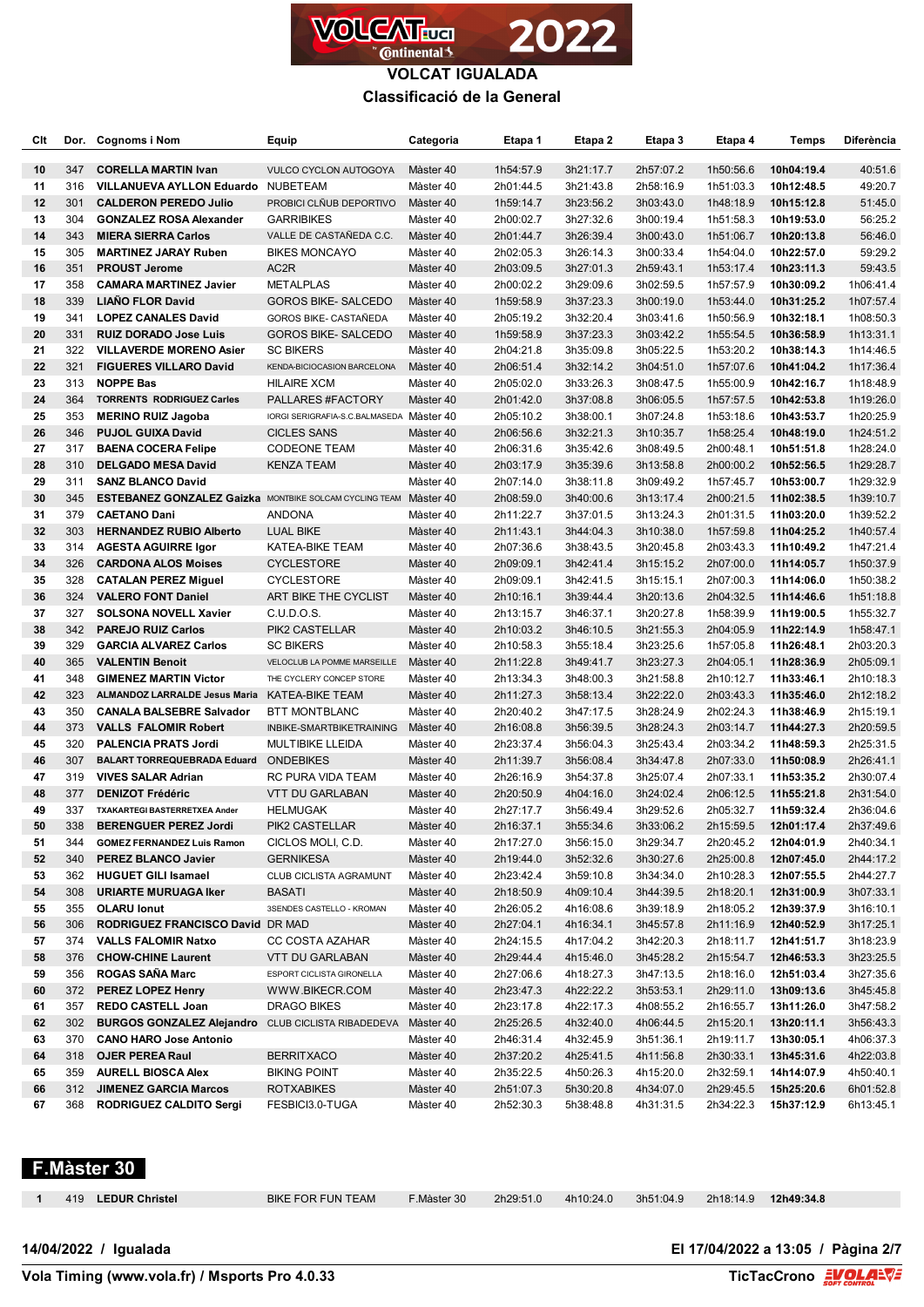

**VOLCAT IGUALADA**

#### **Classificació de la General**

| Clt | Dor. | Cognoms i Nom                | Equip                             | Categoria   | Etapa 1   | Etapa 2   | Etapa 3   | Etapa 4   | Temps      | Diferència |
|-----|------|------------------------------|-----------------------------------|-------------|-----------|-----------|-----------|-----------|------------|------------|
|     |      |                              |                                   |             |           |           |           |           |            |            |
|     | 420. | <b>BOJ GUERRA Carla</b>      | ADDICT BIKES                      | F.Màster 30 | 2h30:48.0 | 4h22:21.5 | 3h48:07.2 | 2h23:33.6 | 13h04:50.3 | 15:15.5    |
|     | 422. | <b>MARTÍNEZ DOMENE Irene</b> | 73 FACTORY ECO                    | F.Màster 30 | 2h37:07.1 | 5h00:00.9 | 3h55:29.2 | 2h28:34.8 | 14h01:12.0 | 1h11:37.2  |
|     | 427  | <b>CAPELLA GASOL Marta</b>   | RCR19 CLUB DEPORTIVO F. Master 30 |             | 3h03:23.3 | 5h14:16.5 | 4h18:06.6 | 2h41:50.3 | 15h17:36.7 | 2h28:01.9  |

# **Màster 30**

| $\mathbf{1}$   | 245 | <b>TARAZON VALCARCEL Alvaro</b>       | <b>IMECA CYCLING TEAM</b>              | Màster 30 | 1h52:05.9 | 3h03:49.7 | 2h44:20.8 | 1h42:48.5 | 9h23:04.9  |           |
|----------------|-----|---------------------------------------|----------------------------------------|-----------|-----------|-----------|-----------|-----------|------------|-----------|
| $\mathbf{2}$   | 233 | <b>SALAZAR MUNOZ Cristian</b>         | <b>NOLIMITS</b>                        | Màster 30 | 1h48:51.8 | 3h08:40.4 | 2h45:31.4 | 1h42:38.1 | 9h25:41.7  | 2:36.8    |
| 3              | 202 | <b>FABRE Loïc</b>                     | <b>TEAM NCA</b>                        | Màster 30 | 1h52:06.0 | 3h08:39.3 | 2h46:32.5 | 1h42:36.8 | 9h29:54.6  | 6:49.7    |
| 4              | 204 | <b>JIMENEZ TORRES Jose Angel</b>      | <b>LUAL BIKE</b>                       | Màster 30 | 1h50:20.1 | 3h14:40.5 | 2h50:05.6 | 1h47:11.1 | 9h42:17.3  | 19:12.4   |
| 5              | 213 | <b>JUANOLA GUELL Josep</b>            | SURIÁ BICIS                            | Màster 30 | 2h05:31.5 | 3h10:37.4 | 2h48:17.8 | 1h42:34.2 | 9h47:00.9  | 23:56.0   |
| 6              | 239 | <b>ROBLES PENA Joel</b>               | <b>LIARTE-OSCABIKE TEAM</b>            | Màster 30 | 1h51:37.5 | 3h12:47.2 | 2h56:10.6 | 1h49:17.3 | 9h49:52.6  | 26:47.7   |
| $\overline{7}$ | 210 | YANNICK Leonard                       | <b>BIKE FOR FUN TEAM</b>               | Màster 30 | 1h57:14.8 | 3h22:05.1 | 2h53:46.9 | 1h49:28.8 | 10h02:35.6 | 39:30.7   |
| 8              | 225 | MARTINEZ DE GUEREÑU POLO Iker         | KAS                                    | Màster 30 | 2h01:36.4 | 3h21:39.0 | 2h57:05.3 | 1h51:03.3 | 10h11:24.0 | 48:19.1   |
| 9              | 243 | <b>GARCIA COMECHE Rafael</b>          | <b>IMECA CYCLING TEAM</b>              | Màster 30 | 2h42:25.5 | 3h07:20.7 | 2h44:22.9 | 1h40:23.0 | 10h14:32.1 | 51:27.2   |
| 10             | 250 | <b>FERNANDEZ RODRIGUEZ Pablo</b>      | CASTROPOL DEPORTE                      | Màster 30 | 2h01:26.9 | 3h26:35.7 | 2h57:04.2 | 1h49:25.4 | 10h14:32.2 | 51:27.3   |
| 11             | 234 | <b>AGUILAR POZO Francisco Javier</b>  | <b>EKUON BRD RACING TEAM</b>           | Màster 30 | 1h58:19.5 | 3h24:23.5 | 2h59:53.3 | 1h52:23.8 | 10h15:00.1 | 51:55.2   |
| 12             | 266 | <b>HUERTAS JUDERIAS Fabian</b>        | CLUB ESPORTIU VINCLES Màster 30        |           | 2h03:21.2 | 3h30:18.2 | 2h57:07.9 | 1h50:12.3 | 10h20:59.6 | 57:54.7   |
| 13             | 253 | <b>NOGUERA SORIANO Jose Francisco</b> | IMECA CYCLING TEAM                     | Màster 30 | 2h06:25.1 | 3h29:48.9 | 2h59:55.6 | 1h51:20.3 | 10h27:29.9 | 1h04:25.0 |
| 14             | 244 | <b>GARCIA ALBA Javier</b>             | MONTBIKE SOLCAM CYCLING TEAM Màster 30 |           | 2h04:27.4 | 3h29:27.7 | 3h04:24.2 | 1h50:11.9 | 10h28:31.2 | 1h05:26.3 |
| 15             | 207 | <b>ITURBIDE MACHICOTE Iban</b>        | KATEA-BIKE TEAM                        | Màster 30 | 2h06:09.0 | 3h31:10.5 | 3h01:05.3 | 1h51:49.9 | 10h30:14.7 | 1h07:09.8 |
| 16             | 247 | <b>RIUS CALDERON Xavi</b>             | CICLES CATALUNYA                       | Màster 30 | 2h03:44.3 | 3h30:03.9 | 3h04:52.8 | 1h53:42.8 | 10h32:23.8 | 1h09:18.9 |
| 17             | 249 | MALAXETXEBARRIA ETXABURU Beñat        | MARKINA                                | Màster 30 | 2h05:02.3 | 3h29:05.6 | 3h07:55.8 | 1h53:42.7 | 10h35:46.4 | 1h12:41.5 |
| 18             | 205 | <b>LAHUERTA LOPEZ Javier</b>          | <b>BIKES MONCAYO</b>                   | Màster 30 | 2h06:09.7 | 3h28:58.7 | 3h07:34.2 | 1h54:04.3 | 10h36:46.9 | 1h13:42.0 |
| 19             | 255 | <b>RODERO SERRANO Jordi</b>           | <b>BTTERRA</b>                         | Màster 30 | 2h01:00.0 | 3h41:45.7 | 3h04:18.4 | 1h50:11.3 | 10h37:15.4 | 1h14:10.5 |
| 20             | 256 | <b>SANCHEZ LOPEZ Juan</b>             | <b>ECOMOCION CARS</b>                  | Màster 30 | 2h03:09.2 | 3h30:11.9 | 3h10:09.5 | 1h53:59.3 | 10h37:29.9 | 1h14:25.0 |
| 21             | 237 | <b>BERECIARTUA ALONSO Aitor</b>       | <b>MARKINA XEMEIN</b>                  | Màster 30 | 2h03:24.3 | 3h37:19.1 | 3h04:21.9 | 1h52:35.6 | 10h37:40.9 | 1h14:36.0 |
| 22             | 212 | RODRIGUEZ ARANA Xabier                | <b>SC BIKERS</b>                       | Màster 30 | 2h04:21.8 | 3h35:09.8 | 3h05:22.6 | 1h53:20.1 | 10h38:14.3 | 1h15:09.4 |
| 23             | 228 | ORMAETXEA BADIOLA Imanol              | <b>ERRONKA BILA</b>                    | Màster 30 | 2h06:40.7 | 3h36:16.8 | 3h08:48.2 | 1h50:01.9 | 10h41:47.6 | 1h18:42.7 |
| 24             | 215 | <b>ARANA DE LA TORRE Jorge</b>        | SCBIKERS CLUB CICLISTA Màster 30       |           | 2h01:55.4 | 3h38:46.9 | 3h06:13.0 | 1h55:59.6 | 10h42:54.9 | 1h19:50.0 |
| 25             | 263 | <b>VIRA ROMERO Javier</b>             | AGROSTOCK CC FRAGA                     | Màster 30 | 2h08:44.4 | 3h32:14.3 | 3h09:30.1 | 1h55:01.3 | 10h45:30.1 | 1h22:25.2 |
| 26             | 240 | <b>CARPENA SORIANO Carlos</b>         | CLUB CICLISTA ALTIPLANO                | Màster 30 | 2h05:44.7 | 3h40:41.2 | 3h06:25.0 | 1h55:53.2 | 10h48:44.1 | 1h25:39.2 |
| 27             | 242 | <b>RICART QUESADA Marc</b>            | <b>FULLGAS</b>                         | Màster 30 | 2h06:55.5 | 3h29:59.2 | 3h11:59.9 | 2h05:21.1 | 10h54:15.7 | 1h31:10.8 |
| 28             | 203 | <b>GONZALEZ CHUECA Mario</b>          | <b>BIKES MONCAYO</b>                   | Màster 30 | 2h06:09.8 | 3h35:17.4 | 3h11:11.5 | 2h01:38.5 | 10h54:17.2 | 1h31:12.3 |
| 29             | 231 | <b>ALEMANY MISERACHS Roger</b>        | FESBICI3.0-TUGA                        | Màster 30 | 1h59:41.5 | 3h45:21.4 | 3h17:33.4 | 1h53:17.1 | 10h55:53.4 | 1h32:48.5 |
| 30             | 251 | <b>LOPEZ ZOZAYA Diego</b>             | CICLOS SPORT                           | Màster 30 | 2h05:48.4 | 3h37:22.6 | 3h14:55.9 | 1h58:08.8 | 10h56:15.7 | 1h33:10.8 |
| 31             | 230 | <b>SEGURA SEGURA David</b>            | FESBICI3.0-TUGA                        | Màster 30 | 2h25:40.4 | 3h17:59.1 | 3h03:39.1 | 2h12:08.1 | 10h59:26.7 | 1h36:21.8 |
| 32             | 226 | <b>AGUILAR ADALID Esteban</b>         | <b>ADDICT BIKES</b>                    | Màster 30 | 2h09:03.0 | 3h40:35.1 | 3h10:57.7 | 2h00:44.7 | 11h01:20.5 | 1h38:15.6 |
| 33             | 254 | <b>GONZALEZ PEREZ Cristian</b>        | L.                                     | Màster 30 | 2h03:32.0 | 3h35:17.9 | 3h49:53.0 | 1h52:08.3 | 11h20:51.2 | 1h57:46.3 |
| 34             | 265 | <b>JIMENEZ MUNOZ Caros</b>            | CLUB ESPORTIU VINCLES Màster 30        |           | 2h07:22.5 | 3h52:41.4 | 3h18:39.0 | 2h02:33.7 | 11h21:16.6 | 1h58:11.7 |
| 35             | 219 | <b>MURO SAENZ Pablo</b>               |                                        | Màster 30 | 2h12:29.4 | 3h47:54.6 | 3h20:10.0 | 2h02:30.8 | 11h23:04.8 | 1h59:59.9 |
| 36             | 261 | <b>DOLSA SANVICENS Esteve</b>         |                                        | Màster 30 | 2h11:36.7 | 3h54:43.0 | 3h16:16.9 | 2h05:30.5 | 11h28:07.1 | 2h05:02.2 |
| 37             | 206 | <b>MACHADO Eduard</b>                 | CC SARRIÀ DE TER                       | Màster 30 | 2h11:51.2 | 3h54:11.5 | 3h27:36.9 | 2h12:06.2 | 11h45:45.8 | 2h22:40.9 |
| 38             | 260 | <b>RUIZ LECIÑANA Borja</b>            | <b>MENA BIKERS</b>                     | Màster 30 | 2h18:11.6 | 3h58:42.6 | 3h32:04.7 | 1h58:00.2 | 11h46:59.1 | 2h23:54.2 |
| 39             | 201 | <b>MARTINEZ LAPUENTE Carlos</b>       | <b>BTT VILLAMEDIANA</b>                | Màster 30 | 2h21:16.5 | 3h47:54.6 | 3h42:04.3 | 2h07:37.0 | 11h58:52.4 | 2h35:47.5 |
| 40             | 216 | <b>UBIETA LOPEZ Asier</b>             | <b>MENA BIKERS</b>                     | Màster 30 | 2h16:40.5 | 4h03:37.5 | 3h33:39.2 | 2h07:23.4 | 12h01:20.6 | 2h38:15.7 |
| 41             | 262 | <b>SOROLLA SERES Hector</b>           |                                        | Màster 30 | 2h19:03.4 | 4h03:35.6 | 3h30:29.8 | 2h14:49.9 | 12h07:58.7 | 2h44:53.8 |
| 42             | 221 | <b>VIDAL LLOBERA Sergi</b>            | <b>BE BRAVE BIKER</b>                  | Màster 30 | 2h18:43.9 | 4h10:44.0 | 3h31:31.4 | 2h07:38.9 | 12h08:38.2 | 2h45:33.3 |
| 43             | 259 | <b>BELTRAN MAUREL Ruben</b>           |                                        | Màster 30 | 2h20:48.6 | 4h00:48.7 | 3h37:07.6 | 2h12:26.0 | 12h11:10.9 | 2h48:06.0 |
| 44             | 208 | <b>MARTINEZ GUZMAN Ivan</b>           | <b>BICIMAX</b>                         | Màster 30 | 2h23:47.3 | 4h11:34.3 | 3h29:19.5 | 2h08:56.7 | 12h13:37.8 | 2h50:32.9 |
| 45             | 241 | <b>BIKANDI AIZPURUA Eneko</b>         | <b>BERRIATUKO T.E</b>                  | Màster 30 | 2h27:17.9 | 4h09:10.7 | 3h33:45.6 | 2h04:25.2 | 12h14:39.4 | 2h51:34.5 |
| 46             | 211 | <b>GUASCH TUR Javier</b>              | GRUP ESPORTIU ES VEDRA                 | Màster 30 | 2h18:59.1 | 4h04:51.1 | 3h38:26.9 | 2h13:43.7 | 12h16:00.8 | 2h52:55.9 |
| 47             | 217 | ARRUTI VALIÑO Imanol                  | <b>MENA BIKERS</b>                     | Màster 30 | 2h20:17.5 | 4h11:01.5 | 3h38:25.4 | 2h13:57.2 | 12h23:41.6 | 3h00:36.7 |
| 48             | 257 | <b>BERNADES BORDA Joel</b>            | LOTALLER                               | Màster 30 | 2h17:02.3 | 4h08:38.0 | 3h51:38.1 | 2h10:37.4 | 12h27:55.8 | 3h04:50.9 |
| 49             | 227 | <b>SANGRA LLUCH Sergi</b>             | <b>CLUB CICLISTA AGRAMUNT</b>          | Màster 30 | 2h20:44.3 | 4h27:16.8 | 3h38:14.5 | 2h23:23.7 | 12h49:39.3 | 3h26:34.4 |
| 50             | 258 | <b>ARINO MONS Cesar</b>               | FESBICI3.0-TUGA                        | Màster 30 | 2h28:12.7 | 4h17:25.1 | 3h45:31.5 | 2h23:29.0 | 12h54:38.3 | 3h31:33.4 |
| 51             | 218 | <b>COSTA CASELLAS Marc</b>            | <b>CROMOLY BIKE</b>                    | Màster 30 | 2h31:27.4 | 4h08:28.6 | 4h01:47.1 | 2h19:30.7 | 13h01:13.8 | 3h38:08.9 |
| 52             | 223 | <b>DAURA GARCIA Oleguer</b>           | BE BRAVE BIKER                         | Màster 30 | 2h28:31.6 | 4h29:47.9 | 3h56:44.3 | 2h18:30.8 | 13h13:34.6 | 3h50:29.7 |
| 53             | 229 | RIBAS ZAMBRANA Antonio Jose           | CLUB MASTER TEAM CE                    | Màster 30 | 2h35:17.6 | 4h38:58.2 | 3h52:47.2 | 2h18:27.5 | 13h25:30.5 | 4h02:25.6 |
| 54             | 209 | <b>BENAVENT MUNOZ Ignacio</b>         | SUELTA FRENO                           | Màster 30 | 2h28:48.2 | 4h49:48.3 | 4h20:11.8 | 2h23:27.9 | 14h02:16.2 | 4h39:11.3 |
| 55             | 222 | <b>BUENO GIL Javier</b>               | KENDA-BICIOCASION BARCELONA            | Màster 30 | 2h48:47.0 | 4h55:46.9 | 4h24:10.9 | 2h15:46.9 | 14h24:31.7 | 5h01:26.8 |

**14/04/2022 / Igualada El 17/04/2022 a 13:05 / Pàgina 3/7**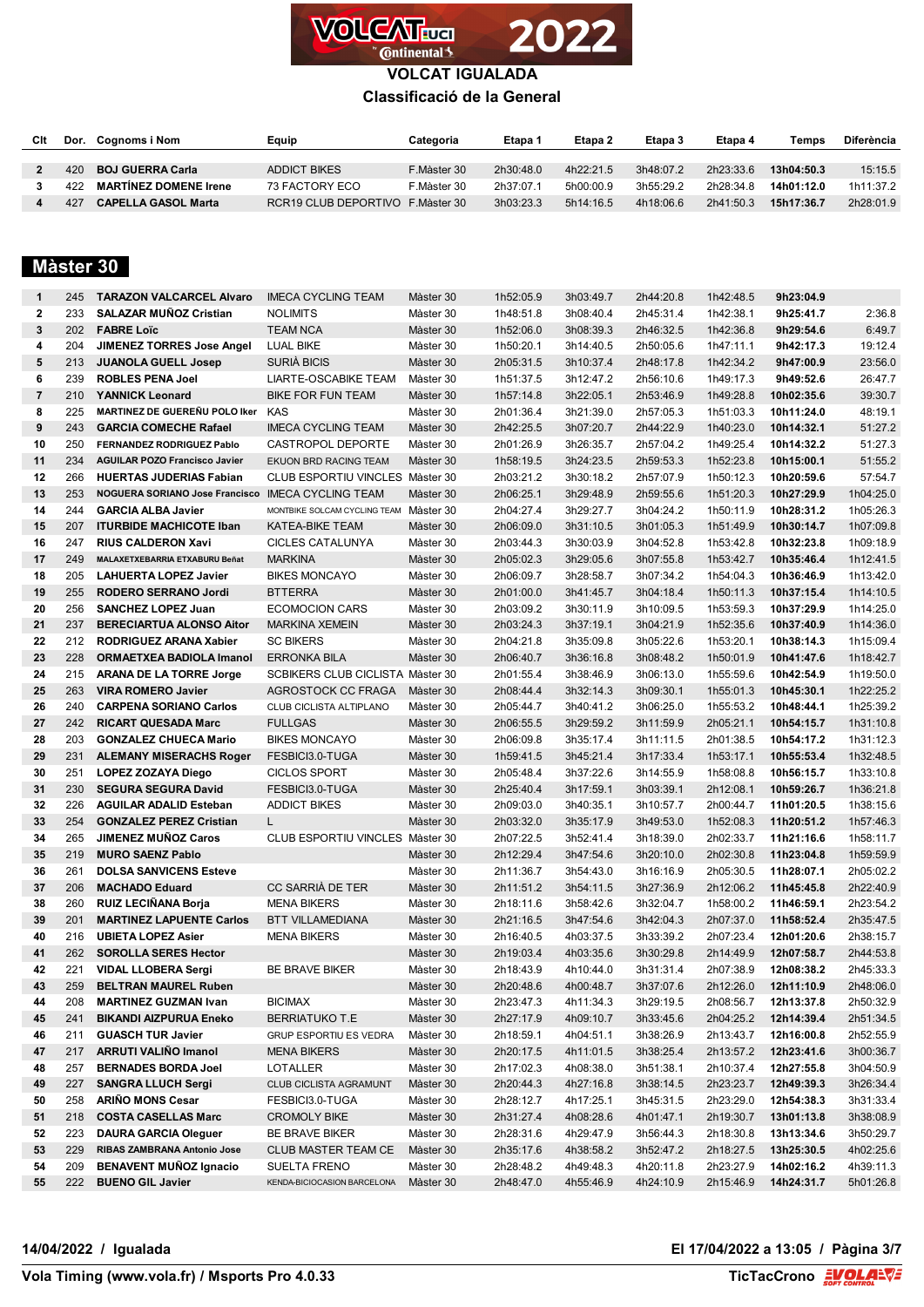

**VOLCAT IGUALADA**

**Classificació de la General**

| Clt            |                   | Dor. Cognoms i Nom              | Equip                         | Categoria | Etapa 1   | Etapa 2   | Etapa 3   | Etapa 4   | Temps      | Diferència |
|----------------|-------------------|---------------------------------|-------------------------------|-----------|-----------|-----------|-----------|-----------|------------|------------|
|                |                   |                                 |                               |           |           |           |           |           |            |            |
| F.Elit         |                   |                                 |                               |           |           |           |           |           |            |            |
|                |                   |                                 |                               |           |           |           |           |           |            |            |
| 1              | 405               | <b>LISBYGD Ann-Dorthe</b>       | <b>DMK</b>                    | F.Elit    | 2h04:14.8 | 3h25:56.6 | 3h02:21.7 | 1h50:57.9 | 10h23:31.0 |            |
| 2              | 408               | <b>JANAS Bettina</b>            | TEAM SPORTOGRAF.COM           | F.Elit    | 2h12:06.4 | 3h35:14.3 | 3h03:30.6 | 1h52:35.7 | 10h43:27.0 | 19:56.0    |
| 3              | 402               | <b>HOVDENAK Hildegunn</b>       | <b>CANNONDALE TB</b>          | F.Elit    | 2h12:03.2 | 3h25:34.5 | 3h08:36.9 | 1h59:24.6 | 10h45:39.2 | 22:08.2    |
| 4              | 428               | <b>RAMIREZ BAUXELL Anna</b>     | CLUB ESPORTIU MOSSOS ESQUADRA | F.Elit    | 2h08:15.8 | 3h35:00.9 | 3h08:37.7 | 1h54:14.6 | 10h46:09.0 | 22:38.0    |
| 5              | 403               | <b>DIESNER Naima Madlen</b>     | <b>BUFF MEGAMO TEAM</b>       | F.Elit    | 2h11:10.4 | 3h41:00.9 | 3h13:03.6 | 1h57:56.0 | 11h03:10.9 | 39:39.9    |
| 6              | 401               | <b>SCHNEIDER Janine</b>         | VC SINGEN P/B DOC-OLIDAY.COM  | F.Elit    | 2h08:28.6 | 3h41:08.6 | 3h14:42.7 | 2h09:58.6 | 11h14:18.5 | 50:47.5    |
| $\overline{7}$ | 410               | <b>ZIOLKOWSKA Michalina</b>     | <b>HUZAR BIKE ACADEMY</b>     | F.Elit    | 2h16:30.2 | 3h44:36.8 | 3h18:31.1 | 1h59:41.1 | 11h19:19.2 | 55:48.2    |
| 8              | 407               | <b>MUNTADAS VILASIS Jordina</b> | <b>CANNONDALE TB</b>          | F.Elit    | 2h12:56.8 | 3h56:10.9 | 3h17:44.6 | 2h03:50.4 | 11h30:42.7 | 1h07:11.7  |
| 9              | 406               | <b>TORA MILA Marta</b>          | <b>CANNONDALE TB</b>          | F.Elit    | 2h43:15.0 | 3h46:12.0 | 3h26:44.5 | 2h04:09.5 | 12h00:21.0 | 1h36:50.0  |
| 10             | 411               | <b>JOHNSON Sophie</b>           |                               | F.Elit    | 2h20:46.8 | 4h00:28.8 | 3h31:45.6 | 2h12:01.8 | 12h05:03.0 | 1h41:32.0  |
| 11             | 414               | <b>ELBAILE PERIZ Eva</b>        | <b>VULCO CYCLON AUTOGOYA</b>  | F.Elit    | 2h27:23.7 | 4h16:25.8 | 3h48:39.0 | 2h19:48.3 | 12h52:16.8 | 2h28:45.8  |
| 12             | 418               | <b>MARINELLI Camilla</b>        |                               | F.Elit    | 2h40:05.3 | 4h21:20.1 | 3h47:29.1 | 2h26:17.0 | 13h15:11.5 | 2h51:40.5  |
| 13             | 417               | <b>BRU COLTET Cristina</b>      | 2RODES ESCOLA DE CICLISME     | F.Elit    | 2h51:50.0 | 4h31:02.7 | 3h53:22.0 | 2h19:23.4 | 13h35:38.1 | 3h12:07.1  |
| 14             | 416               | <b>NOVIKOVA Olena</b>           | GIUSTA PRO RECORDS            | F.Elit    | 2h51:06.4 | 4h41:48.2 | 4h05:15.1 | 2h30:21.9 | 14h08:31.6 | 3h45:00.6  |
|                |                   |                                 |                               |           |           |           |           |           |            |            |
|                |                   |                                 |                               |           |           |           |           |           |            |            |
|                |                   |                                 |                               |           |           |           |           |           |            |            |
|                | Sub <sub>23</sub> |                                 |                               |           |           |           |           |           |            |            |

|                | 33  | <b>FERRER VIDAL Roger</b>        | <b>MASSI-BEAUMES DE VENISE</b>  | Sub <sub>23</sub> | 1h43:35.2 | 3h01:10.5 | 2h36:23.5 | 1h34:34.9 | 8h55:44.1  |           |
|----------------|-----|----------------------------------|---------------------------------|-------------------|-----------|-----------|-----------|-----------|------------|-----------|
| $\mathbf{2}$   | 61  | <b>HERRERA URROZ Koldo</b>       | KATEA-BIKE TEAM                 | Sub <sub>23</sub> | 1h47:26.7 | 3h06:33.1 | 2h44:18.8 | 1h41:57.8 | 9h20:16.4  | 24:32.3   |
| 3              | 41  | <b>ARNAU PASTOR Sergi</b>        | MANRUBIA LUNA TEAM              | Sub <sub>23</sub> | 1h50:14.1 | 3h08:11.7 | 2h44:18.2 | 1h44:10.1 | 9h26:54.1  | 31:10.0   |
| 4              | 43  | <b>BILBAO PEREZ Igor</b>         | <b>SEGUROS BILBAO MIRIBILLA</b> | Sub <sub>23</sub> | 1h49:27.8 | 3h16:48.2 | 2h50:20.9 | 1h42:42.2 | 9h39:19.1  | 43:35.0   |
| 5              | 88  | <b>ARRIETA UGALDE Ugaitz</b>     | <b>SEGUROS BILBAO MIRIBILLA</b> | Sub <sub>23</sub> | 1h51:25.3 | 3h16:48.3 | 2h54:31.0 | 1h42:35.3 | 9h45:19.9  | 49:35.8   |
| 6.             | 107 | <b>JORDAN REINALDO Arnau</b>     | <b>CLUB CICLES CATALUNYA</b>    | Sub <sub>23</sub> | 1h54:56.8 | 3h16:17.7 | 2h52:56.0 | 1h44:49.9 | 9h49:00.4  | 53:16.3   |
| $\overline{7}$ | 101 | <b>TALENTO Lorenzo</b>           | TABROS RACING TEAM              | Sub <sub>23</sub> | 2h01:22.5 | 3h13:01.6 | 2h53:25.7 | 1h45:06.4 | 9h52:56.2  | 57:12.1   |
| 8              | 73  | <b>AJENJO MUÑOZ Carlos</b>       | EKUON BRD RACING TEAM           | Sub <sub>23</sub> | 1h58:19.7 | 3h24:22.6 | 2h59:46.8 | 1h42:31.0 | 10h05:00.1 | 1h09:16.0 |
| 9              | 56  | <b>LARRIETA MEABE Arkaitz</b>    | KOBACYCLING TEAM                | Sub <sub>23</sub> | 2h04:59.7 | 3h21:54.7 | 2h57:07.5 | 1h48:59.2 | 10h13:01.1 | 1h17:17.0 |
| 10             | 85  | <b>HERNANDEZ CHICON Mikel</b>    | <b>SEGUROS BILBAO MIRIBILLA</b> | Sub <sub>23</sub> | 1h56:52.1 | 3h27:28.4 | 3h04:54.6 | 1h45:08.6 | 10h14:23.7 | 1h18:39.6 |
| 11             | 87  | <b>MASA NOVO Alberto</b>         | <b>SEGUROS BILBAO MIRIBILLA</b> | Sub <sub>23</sub> | 2h03:31.5 | 3h21:17.3 | 2h54:30.9 | 1h55:43.6 | 10h15:03.3 | 1h19:19.2 |
| 12             | 104 | <b>HERNANDEZ ESPINOSA Ferran</b> | PROKITCHENS ADDICT BIKES TEAM   | Sub <sub>23</sub> | 2h07:25.1 | 3h25:06.5 | 2h59:36.6 | 1h50:33.6 | 10h22:41.8 | 1h26:57.7 |
| 13             | 64  | <b>LARRALDE IBARRA Ugaitz</b>    | GURE-TXOKOA                     | Sub <sub>23</sub> | 2h05:58.2 | 3h37:15.0 | 3h05:31.0 | 1h55:03.1 | 10h43:47.3 | 1h48:03.2 |
| 14             | 90  | <b>QUINTELA PRIETO Adrian</b>    | <b>SEGUROS BILBAO MIRIBILLA</b> | Sub <sub>23</sub> | 2h09:55.8 | 3h39:42.9 | 3h18:34.8 | 1h57:09.4 | 11h05:22.9 | 2h09:38.8 |
| 15             | 48  | YAMAGUCHI Sohei                  | NIPPON SPORT SCIENCE UNIVERSIT  | Sub <sub>23</sub> | 2h07:18.6 | 3h41:52.8 | 3h15:46.6 | 2h06:21.3 | 11h11:19.3 | 2h15:35.2 |
| 16             | 57  | <b>GONZALEZ GONZALEZ Aitor</b>   |                                 | Sub <sub>23</sub> | 2h20:37.1 | 4h05:19.5 | 3h40:29.4 | 2h02:42.2 | 12h09:08.2 | 3h13:24.1 |

 **Elit** 

| 1              | $\mathbf{1}$   | <b>BECKING Hans</b>            | <b>BUFF MEGAMO TEAM</b>         | Elit | 1h35:19.4 | 2h49:09.7 | 2h31:22.7 | 1h34:52.2 | 8h30:44.0 |         |
|----------------|----------------|--------------------------------|---------------------------------|------|-----------|-----------|-----------|-----------|-----------|---------|
| 2              | 5              | <b>STUTZMANN Marc</b>          | TEAM TEXPA-SIMPLON              | Elit | 1h37:13.1 | 2h49:09.5 | 2h31:21.0 | 1h34:37.4 | 8h32:21.0 | 1:37.0  |
| 3              | 11             | <b>CHIARINI Riccardo</b>       | <b>CICLI TADDEI SPECIALIZED</b> | Elit | 1h37:55.3 | 2h49:09.4 | 2h31:20.3 | 1h34:34.2 | 8h32:59.2 | 2:15.2  |
| 4              | 14             | <b>MEDVEDEV Alexey</b>         | SOUDAL LEECOUGAN RACING TEAM    | Elit | 1h39:11.1 | 2h49:08.9 | 2h31:20.2 | 1h34:33.7 | 8h34:13.9 | 3:29.9  |
| 5              | 4              | <b>PRUUS Peeter</b>            | <b>BUFF MEGAMO TEAM</b>         | Elit | 1h37:56.0 | 2h49:09.8 | 2h31:18.9 | 1h36:14.4 | 8h34:39.1 | 3:55.1  |
| 6              | 26             | <b>ARIZA GARCIA Xavier</b>     | CORRATEC - VIC SPORTS TEAM      | Elit | 1h39:10.2 | 2h49:47.7 | 2h31:19.2 | 1h34:33.5 | 8h34:50.6 | 4:06.6  |
| $\overline{7}$ | 16             | <b>VALDRIGHI Stefano</b>       | SOUDAL LEECOUGAN INTERNATIONAL  | Elit | 1h39:10.5 | 2h49:48.2 | 2h31:25.4 | 1h34:39.9 | 8h35:04.0 | 4:20.0  |
| 8              | 8              | <b>HARTMANN Jakob</b>          | <b>TEAM TEXPA-SIMPLON</b>       | Elit | 1h39:45.8 | 2h49:49.7 | 2h31:21.7 | 1h34:44.5 | 8h35:41.7 | 4:57.7  |
| 9              | 6              | <b>KAUFMANN Markus</b>         | <b>TEAM TEXPA-SIMPLON</b>       | Elit | 1h40:34.3 | 2h49:50.6 | 2h31:21.4 | 1h34:49.1 | 8h36:35.4 | 5:51.4  |
| 10             | 9              | <b>EISENBARTH Pirmin</b>       | TEAM TEXPA-SIMPLON              | Elit | 1h42:05.9 | 2h49:48.1 | 2h31:22.1 | 1h34:33.3 | 8h37:49.4 | 7:05.4  |
| 11             | 23             | <b>FAILLI Francesco</b>        | <b>CICLI TADDEI SPECIALIZED</b> | Elit | 1h37:12.9 | 2h49:49.4 | 2h38:08.3 | 1h36:24.3 | 8h41:34.9 | 10:50.9 |
| 12             | 34             | GÓMEZ DÍAZ Ever Alejandro      | <b>RR BIKERS</b>                | Elit | 1h39:11.1 | 2h54:15.1 | 2h33:52.2 | 1h36:09.8 | 8h43:28.2 | 12:44.2 |
| 13             | $\overline{7}$ | <b>GUERRERO BONILLA Pablo</b>  | <b>CANNONDALE TB</b>            | Elit | 1h44:42.7 | 2h53:41.0 | 2h31:24.1 | 1h36:10.8 | 8h45:58.6 | 15:14.6 |
| 14             | 29             | <b>FAUS JUAN Miquel</b>        | SCOTT - GSPORT                  | Elit | 1h46:11.0 | 2h53:28.7 | 2h33:52.3 | 1h36:08.9 | 8h49:40.9 | 18:56.9 |
| 15             | 15             | <b>HANDL Philip</b>            | <b>TEAM TEXPA-SIMPLON</b>       | Elit | 1h44:42.6 | 2h51:32.0 | 2h37:24.5 | 1h36:23.6 | 8h50:02.7 | 19:18.7 |
| 16             | 35             | <b>PIJUAN PORCEL Xavier</b>    | <b>RR BIKERS</b>                | Elit | 1h41:14.0 | 2h57:21.0 | 2h36:23.7 | 1h36:23.3 | 8h51:22.0 | 20:38.0 |
| 17             | 42             | <b>MUÑOZ CUBELES Guillem</b>   | <b>EDIBIKES</b>                 | Elit | 1h44:43.0 | 2h55:51.5 | 2h38:00.7 | 1h37:04.8 | 8h55:40.0 | 24:56.0 |
| 18             | 21             | SÜLZLE Marek                   | SÜLZLE BAUKONZEPT - SPORT MABI  | Elit | 1h44:11.8 | 2h57:16.1 | 2h38:00.4 | 1h38:01.8 | 8h57:30.1 | 26:46.1 |
| 19             | 19             | <b>HERRERO CASAS Francisco</b> | <b>CANNONDALE TB</b>            | Elit | 1h46:10.9 | 2h55:41.1 | 2h39:54.8 | 1h38:01.9 | 8h59:48.7 | 29:04.7 |
| 20             | 113            | <b>JOVE RIART Xavier</b>       | <b>MASSI TEAM</b>               | Elit | 1h43:35.4 | 2h57:04.3 | 2h41:23.7 | 1h40:16.5 | 9h02:19.9 | 31:35.9 |
| 21             | 10             | <b>BOU MARTIN Roberto</b>      | <b>CANNONDALE TB</b>            | Elit | 1h43:36.5 | 3h02:44.4 | 2h31:26.8 | 1h44:49.8 | 9h02:37.5 | 31:53.5 |
| 22             | 115            | <b>WOHLGEMUTH Michael</b>      | <b>MC RACING TEAM</b>           | Elit | 1h44:41.6 | 3h03:43.6 | 2h39:50.0 | 1h38:33.3 | 9h06:48.5 | 36:04.5 |

**14/04/2022 / Igualada El 17/04/2022 a 13:05 / Pàgina 4/7**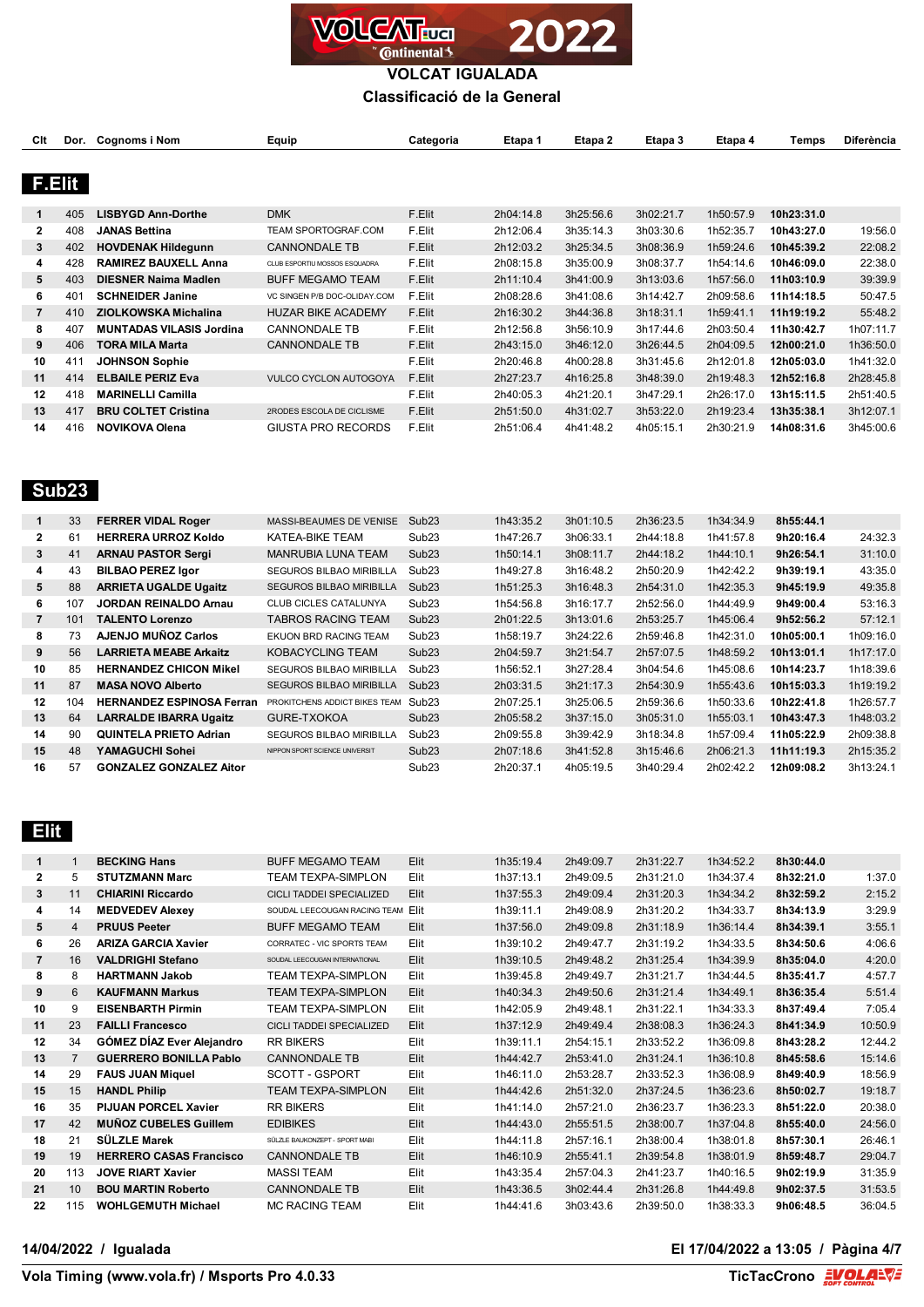

| Clt      |     | Dor. Cognoms i Nom                                     | Equip                             | Categoria    | Etapa 1   | Etapa 2   | Etapa 3   | Etapa 4   | <b>Temps</b>           | <b>Diferència</b>      |
|----------|-----|--------------------------------------------------------|-----------------------------------|--------------|-----------|-----------|-----------|-----------|------------------------|------------------------|
| 23       | 105 | <b>GUITERREZ AGUILAR Sergio</b>                        | <b>BIKING POINT</b>               | Elit         | 1h50:04.8 | 3h03:12.8 | 2h37:58.4 | 1h38:31.0 | 9h09:47.0              | 39:03.0                |
| 24       | 22  | <b>VERA RAMOS Nelson</b>                               | C.D.CALIMA                        | Elit         | 1h50:32.8 | 3h05:39.6 | 2h37:59.7 | 1h36:08.8 | 9h10:20.9              | 39:36.9                |
| 25       | 84  | <b>ESPINAR GIMENEZ Jordi</b>                           | <b>SBR</b>                        | Elit         | 1h52:21.2 | 3h01:28.7 | 2h39:49.9 | 1h40:12.7 | 9h13:52.5              | 43:08.5                |
| 26       | 44  | <b>IGLESIAS FERNANDEZ Alejandro</b>                    | GOROS BIKE-CASTAÑEDA              | Elit         | 1h52:23.5 | 3h08:33.5 | 2h41:23.7 | 1h39:49.8 | 9h22:10.5              | 51:26.5                |
| 27       | 100 | <b>TALENTO Mattia</b>                                  | <b>TABROS RACING TEAM</b>         | Elit         | 1h48:52.4 | 3h07:46.6 | 2h46:36.4 | 1h44:11.0 | 9h27:26.4              | 56:42.4                |
| 28       | 98  | <b>MERCADAL CEREZA Marcal</b>                          | <b>CYCLING NO LIMIT</b>           | Elit         | 1h48:07.8 | 3h09:12.1 | 2h46:32.7 | 1h43:46.5 | 9h27:39.1              | 56:55.1                |
| 29       | 46  | <b>CASALS GRIERA Andreu</b>                            | THE CYCLERY CONCEP STORE          | Elit         | 1h54:57.6 | 3h08:12.0 | 2h44:19.2 | 1h42:20.1 | 9h29:48.9              | 59:04.9                |
| 30       | 24  | <b>KEMPF Simon</b>                                     | SÜLZLE BAUKONZEPT - SPORT MABI    | Elit         | 1h51:47.6 | 3h07:58.3 | 2h47:51.4 | 1h42:31.1 | 9h30:08.4              | 59:24.4                |
| 31       | 32  | <b>ASTEGIANO Ewen</b>                                  | <b>TEAM NCA</b>                   | Elit         | 1h49:28.0 | 3h17:40.3 | 2h44:18.6 | 1h40:13.2 | 9h31:40.1              | 1h00:56.1              |
| 32       | 81  | <b>CRUZ MORCILLO Christian</b>                         | <b>MESBIKE &amp;FES-TUGA</b>      | Elit         | 1h59:02.0 | 3h06:43.4 | 2h44:21.5 | 1h44:40.7 | 9h34:47.6              | 1h04:03.6              |
| 33       | 108 | <b>ARGELAGUER MARTINEZ Roger</b>                       | CRONOTIME - MANRESANA1930         | Elit         | 1h49:31.5 | 3h08:36.3 | 2h51:37.5 | 1h45:11.3 | 9h34:56.6              | 1h04:12.6              |
| 34       | 45  | <b>NEUMANN Marcus</b>                                  | <b>PRIVAT</b>                     | Elit         | 1h48:10.9 | 3h11:54.8 | 2h46:59.0 | 1h48:52.4 | 9h35:57.1              | 1h05:13.1              |
| 35       | 31  | <b>MATEOS GARRIDO Unai</b>                             | <b>GARRI BIKES</b>                | Elit         | 1h49:07.6 | 3h14:56.3 | 2h51:36.6 | 1h42:42.1 | 9h38:22.6              | 1h07:38.6              |
| 36       | 66  | <b>CORDEIRO MARQUES Damien</b>                         | ANGOULÊME VÉLO CLUB Elit          |              | 1h58:01.9 | 3h06:15.6 | 2h48:16.8 | 1h50:14.5 | 9h42:48.8              | 1h12:04.8              |
| 37       | 99  | <b>GISPERT PUIG Eduard</b>                             | <b>CC CAMPLLONG</b>               | Elit         | 1h53:03.4 | 3h18:03.9 | 2h49:08.4 | 1h44:08.9 | 9h44:24.6              | 1h13:40.6              |
| 37       | 86  | <b>MISSE XANDRI Jan</b>                                | SPRINT CLUB ANDORRA               | Elit         | 1h51:02.4 | 3h16:54.3 | 2h51:31.9 | 1h44:56.0 | 9h44:24.6              | 1h13:40.6              |
| 39       | 30  | <b>WANTELLET Thibaut</b>                               | MONTAUBAN CYCLISME 82             | Elit         | 1h52:08.2 | 3h13:44.6 | 2h53:36.2 | 1h47:17.8 | 9h46:46.8              | 1h16:02.8              |
| 40       | 110 | <b>KNEPPERS Paul Hendrik</b>                           | <b>TEAM SMARTDRY</b>              | Elit         | 1h54:39.4 | 3h12:46.6 | 2h52:59.4 | 1h47:13.5 | 9h47:38.9              | 1h16:54.9              |
| 41       | 96  | <b>HAUSSEGUY Loic</b>                                  | <b>STADE MONTOIS</b>              | Elit         | 1h51:33.2 | 3h16:49.5 | 2h53:33.4 | 1h47:03.1 | 9h48:59.2              | 1h18:15.2              |
| 42       | 70  | OCERINJAUREGUI VICANDI Adei                            | KOBACYCLING TEAM                  | Elit         | 1h55:32.9 | 3h14:55.3 | 2h57:27.8 | 1h50:12.3 | 9h58:08.3              |                        |
|          | 36  |                                                        |                                   |              |           |           |           |           |                        | 1h27:24.3<br>1h27:31.6 |
| 43<br>44 | 54  | <b>SCHERMANN Peter</b><br><b>MOLLAR FRANCH Guillem</b> | EMBRACE THE WORLD CYCLING         | Elit<br>Elit | 1h54:02.5 | 3h21:59.1 | 2h59:42.7 | 1h42:31.3 | 9h58:15.6<br>9h59:00.2 |                        |
|          |     |                                                        | MANRUBIA LUNA TEAM                |              | 2h04:28.7 | 3h24:22.8 | 2h47:32.8 | 1h42:35.9 |                        | 1h28:16.2              |
| 45       | 59  | <b>QUEMADA LOPATEGUI Gorka</b>                         | <b>UBK TEAM</b>                   | Elit         | 1h52:27.0 | 3h17:23.6 | 3h04:23.7 | 1h52:22.1 | 10h06:36.4             | 1h35:52.4              |
| 46       | 92  | <b>OLAIZOLA ARBELAITZ Ugaitz</b>                       | LAGUNTASUNA                       | Elit         | 1h57:00.3 | 3h24:45.6 | 2h56:44.6 | 1h48:18.6 | 10h06:49.1             | 1h36:05.1              |
| 47       | 78  | <b>VALLES CARVAJAL Raul</b>                            | <b>MESBIKE &amp;FES-TUGA</b>      | Elit         | 1h55:30.7 | 3h28:20.3 | 2h54:19.2 | 1h49:26.0 | 10h07:36.2             | 1h36:52.2              |
| 48       | 93  | <b>TERRADE Valentin</b>                                | E.V. BRETENOUX BIARS              | Elit         | 1h56:04.3 | 3h23:45.4 | 3h02:23.2 | 1h45:40.9 | 10h07:53.8             | 1h37:09.8              |
| 49       | 83  | <b>MUXI TATJE Oriol</b>                                | <b>MESBIKE &amp;FES-TUGA</b>      | Elit         | 2h01:27.3 | 3h27:57.0 | 2h59:32.6 | 1h47:06.9 | 10h16:03.8             | 1h45:19.8              |
| 50       | 68  | DE DIOS CRESPO Aitor                                   | <b>MESBIKE &amp;FES-TUGA</b>      | Elit         | 2h01:21.7 | 3h29:43.7 | 2h58:13.4 | 1h49:33.5 | 10h18:52.3             | 1h48:08.3              |
| 51       | 106 | <b>PUNZANO Matthieu</b>                                | JURANÇON CYCLISME COMPÉTITION     | Elit         | 1h59:22.1 | 3h33:10.0 | 2h59:55.3 | 1h49:30.3 | 10h21:57.7             | 1h51:13.7              |
| 52       | 62  | ETXEBARRIA VILLABEITIA Borja                           | <b>EZIA</b>                       | Elit         | 2h01:25.6 | 3h31:54.3 | 3h04:27.5 | 1h50:21.6 | 10h28:09.0             | 1h57:25.0              |
| 53       | 60  | <b>PARKER Willis James</b>                             |                                   | Elit         | 2h12:19.5 | 3h26:48.6 | 3h02:48.6 | 1h52:09.1 | 10h34:05.8             | 2h03:21.8              |
| 54       | 67  | <b>REQUENI GUILLEM Javier</b>                          | PSYCLING FACTORY TEAM             | Elit         | 1h58:41.0 | 3h22:40.6 | 2h59:31.2 | 2h13:32.2 | 10h34:25.0             | 2h03:41.0              |
| 55       | 97  | <b>RAMOS BALDE Oriol</b>                               | <b>CYCLING NO LIMIT</b>           | Elit         | 2h07:28.2 | 3h32:03.6 | 3h05:02.2 | 1h53:42.8 | 10h38:16.8             | 2h07:32.8              |
| 56       | 102 | <b>GARCIA VILA Francesc</b>                            | <b>BICICLETES SEGU</b>            | Elit         | 2h07:30.7 | 3h31:35.9 | 3h07:55.9 | 1h56:24.1 | 10h43:26.6             | 2h12:42.6              |
| 57       | 80  | <b>MEDINA MARCOS Oriol</b>                             | <b>MESBIKE &amp;FES-TUGA</b>      | Elit         | 1h56:09.7 | 3h51:02.6 | 3h19:13.4 | 1h48:52.7 | 10h55:18.4             | 2h24:34.4              |
| 58       | 77  | <b>AUSEJO CHASCO Javier</b>                            | <b>ALBERITE</b>                   | Elit         | 2h11:06.2 | 3h41:38.9 | 3h12:06.3 | 1h57:09.1 | 11h02:00.5             | 2h31:16.5              |
| 59       | 109 | PEREZ-BUSTOS MANZANEQUE Carlos                         | EKUON BRD RACING TEAM             | Elit         | 2h10:56.4 | 3h47:15.7 | 3h11:59.8 | 1h53:42.6 | 11h03:54.5             | 2h33:10.5              |
| 60       | 65  | <b>HERRADOR FERNANDEZ Eduard</b>                       | <b>GIRO DI GALLO</b>              | Elit         | 2h08:12.4 | 3h44:54.6 | 3h12:06.6 | 1h59:50.3 | 11h05:03.9             | 2h34:19.9              |
| 61       | 89  | <b>BENEITEZ ARROYO Diego</b>                           | SEGUROS BILBAO MIRIBILLA          | Elit         | 2h06:13.7 | 3h48:42.5 | 3h16:37.3 | 1h56:03.5 | 11h07:37.0             | 2h36:53.0              |
| 62       | 63  | <b>JUL ALAIZ Asier</b>                                 | <b>GARRIBIKES</b>                 | Elit         | 2h09:14.9 | 3h43:10.1 | 3h20:23.0 | 1h58:26.1 | 11h11:14.1             | 2h40:30.1              |
| 63       | 69  | <b>LOUAGIE Lorenzo</b>                                 | DAVO KZLWC                        | Elit         | 2h10:04.8 | 3h47:05.9 | 3h14:26.0 |           | 2h00:56.6 11h12:33.3   | 2h41:49.3              |
| 64       | 74  | <b>MARTINEZ ULLIBARRI Lukas</b>                        | <b>MENA BIKERS</b>                | Elit         | 2h11:33.6 | 3h37:43.9 | 3h14:31.7 | 2h11:28.6 | 11h15:17.8             | 2h44:33.8              |
| 65       | 103 | <b>MONTASELL JORDANA Xavier</b>                        | LA TORRETA BIKE                   | Elit         | 2h11:29.9 | 3h46:53.5 | 3h20:23.1 | 2h04:30.5 | 11h23:17.0             | 2h52:33.0              |
| 66       | 50  | <b>GUINEA OLLETA Gorka</b>                             | ARROIZKO KIROL TALDEA EIIt        |              | 2h15:02.3 | 3h52:50.1 | 3h18:30.3 | 2h02:30.5 | 11h28:53.2             | 2h58:09.2              |
| 67       | 49  | LARA SAGASETA DE ILURDOZ Guillermo                     | ARROIZKO KIROL TALDEA Elit        |              | 2h15:02.3 | 3h52:50.2 | 3h18:30.4 | 2h02:30.4 | 11h28:53.3             | 2h58:09.3              |
| 68       | 79  | <b>BAÑOS CASTELLO NII</b>                              | CLUB CICLISTA BAIX TER Elit       |              | 2h19:02.5 | 3h51:39.1 | 3h24:12.3 | 2h02:45.1 | 11h37:39.0             | 3h06:55.0              |
| 69       | 72  | <b>TRENCO BELLES Ivan</b>                              | 3SENDES CASTELLO - KROMAN         | Elit         | 2h22:55.9 | 3h56:35.6 | 3h25:45.2 | 2h02:30.5 | 11h47:47.2             | 3h17:03.2              |
| 70       | 95  | <b>DOT PASCUET Ivan</b>                                | MONTBIKE SOLCAM CYCLING TEAM Elit |              | 2h19:16.0 | 4h00:24.9 | 3h28:22.5 | 2h08:23.2 | 11h56:26.6             | 3h25:42.6              |
| 71       | 76  | <b>AUSEJO CHASCO Manuel</b>                            | CICLO SPORT                       | Elit         | 2h21:16.4 | 3h59:36.8 | 3h42:04.3 | 2h07:36.9 | 12h10:34.4             | 3h39:50.4              |
| 72       | 94  | <b>MARTINEZ TOLOS Albert</b>                           | JABALÍS                           | Elit         | 2h25:02.5 | 4h07:25.0 | 3h34:29.1 | 2h07:19.9 | 12h14:16.5             | 3h43:32.5              |
| 73       | 53  | <b>PADRERA RESINES Alvaro</b>                          | <b>GUERRERO BIKES</b>             | Elit         | 2h28:47.8 | 4h04:38.0 | 3h41:50.0 | 2h12:35.8 | 12h27:51.6             | 3h57:07.6              |
| 74       | 51  | <b>HAEMERS Alexander</b>                               | <b>HILAIRE XCM TEAM</b>           | Elit         | 2h25:57.9 | 4h14:45.2 | 3h44:10.4 | 2h16:02.8 | 12h40:56.3             | 4h10:12.3              |

# **Elit / Sub23**

|   |    | <b>BECKING Hans</b>        | <b>BUFF MEGAMO TEAM</b>           | <b>Elit</b> | 1h35:19.4 | 2h49:09.7 | 2h31:22.7 | 1h34:52.2 | 8h30:44.0 |        |
|---|----|----------------------------|-----------------------------------|-------------|-----------|-----------|-----------|-----------|-----------|--------|
|   |    | <b>STUTZMANN Marc</b>      | <b>TEAM TEXPA-SIMPLON</b>         | Elit        | 1h37:13.1 | 2h49:09.5 | 2h31:21.0 | 1h34:37.4 | 8h32:21.0 | 1:37.0 |
|   |    | <b>CHIARINI Riccardo</b>   | CICLI TADDEI SPECIALIZED          | Elit        | 1h37:55.3 | 2h49:09.4 | 2h31:20.3 | 1h34:34.2 | 8h32:59.2 | 2:15.2 |
| 4 | 14 | <b>MEDVEDEV Alexev</b>     | SOUDAL LEECOUGAN RACING TEAM Flit |             | 1h39:11.1 | 2h49:08.9 | 2h31:20.2 | 1h34:33.7 | 8h34:13.9 | 3:29.9 |
|   |    | <b>PRUUS Peeter</b>        | <b>BUFF MEGAMO TEAM</b>           | <b>Elit</b> | 1h37:56.0 | 2h49:09.8 | 2h31:18.9 | 1h36:14.4 | 8h34:39.1 | 3:55.1 |
| 6 | 26 | <b>ARIZA GARCIA Xavier</b> | CORRATEC - VIC SPORTS TEAM        | Elit        | 1h39:10.2 | 2h49:47.7 | 2h31:19.2 | 1h34:33.5 | 8h34:50.6 | 4:06.6 |
|   | 16 | <b>VALDRIGHI Stefano</b>   | SOUDAL LEECOUGAN INTERNATIONAL    | <b>Elit</b> | 1h39:10.5 | 2h49:48.2 | 2h31:25.4 | 1h34:39.9 | 8h35:04.0 | 4:20.0 |

### **14/04/2022 / Igualada El 17/04/2022 a 13:05 / Pàgina 5/7**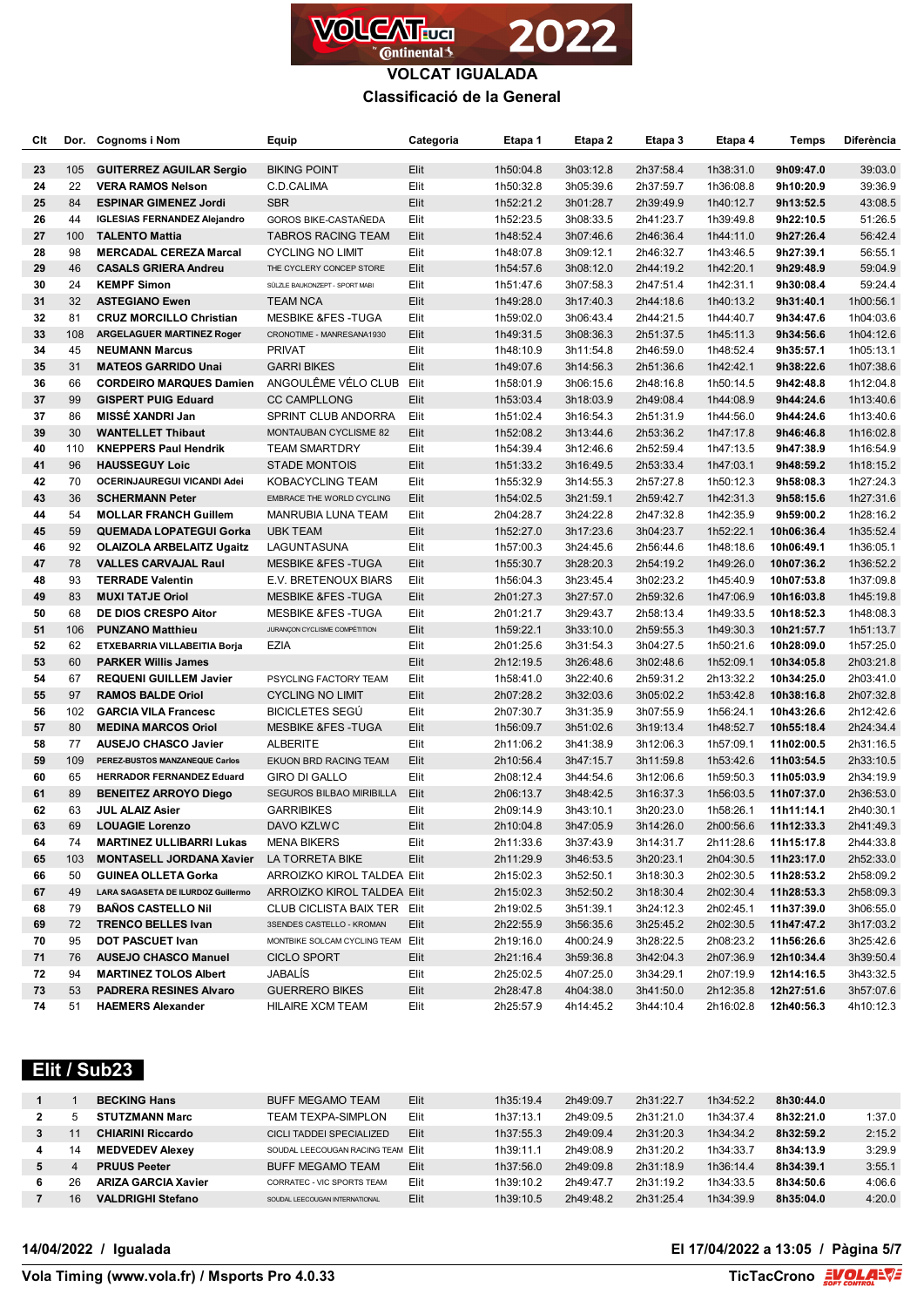

| Clt      |                | Dor. Cognoms i Nom                                    | Equip                                                    | Categoria                 | Etapa 1                | Etapa 2                | Etapa 3                | Etapa 4                | <b>Temps</b>             | <b>Diferència</b>      |
|----------|----------------|-------------------------------------------------------|----------------------------------------------------------|---------------------------|------------------------|------------------------|------------------------|------------------------|--------------------------|------------------------|
| 8        | 8              | <b>HARTMANN Jakob</b>                                 | <b>TEAM TEXPA-SIMPLON</b>                                | Elit                      | 1h39:45.8              | 2h49:49.7              | 2h31:21.7              | 1h34:44.5              | 8h35:41.7                | 4:57.7                 |
| 9        | 6              | <b>KAUFMANN Markus</b>                                | <b>TEAM TEXPA-SIMPLON</b>                                | Elit                      | 1h40:34.3              | 2h49:50.6              | 2h31:21.4              | 1h34:49.1              | 8h36:35.4                | 5:51.4                 |
| 10       | 9              | <b>EISENBARTH Pirmin</b>                              | <b>TEAM TEXPA-SIMPLON</b>                                | Elit                      | 1h42:05.9              | 2h49:48.1              | 2h31:22.1              | 1h34:33.3              | 8h37:49.4                | 7:05.4                 |
| 11       | 23             | <b>FAILLI Francesco</b>                               | CICLI TADDEI SPECIALIZED                                 | Elit                      | 1h37:12.9              | 2h49:49.4              | 2h38:08.3              | 1h36:24.3              | 8h41:34.9                | 10:50.9                |
| 12       | 34             | <b>GOMEZ DIAZ Ever Alejandro</b>                      | RR BIKERS                                                | Elit                      | 1h39:11.1              | 2h54:15.1              | 2h33:52.2              | 1h36:09.8              | 8h43:28.2                | 12:44.2                |
| 13       | $\overline{7}$ | <b>GUERRERO BONILLA Pablo</b>                         | CANNONDALE TB                                            | Elit                      | 1h44:42.7              | 2h53:41.0              | 2h31:24.1              | 1h36:10.8              | 8h45:58.6                | 15:14.6                |
| 14       | 29             | <b>FAUS JUAN Miquel</b>                               | SCOTT - GSPORT                                           | Elit                      | 1h46:11.0              | 2h53:28.7              | 2h33:52.3              | 1h36:08.9              | 8h49:40.9                | 18:56.9                |
| 15       | 15             | <b>HANDL Philip</b>                                   | TEAM TEXPA-SIMPLON                                       | Elit                      | 1h44:42.6              | 2h51:32.0              | 2h37:24.5              | 1h36:23.6              | 8h50:02.7                | 19:18.7                |
| 16       | 35             | <b>PIJUAN PORCEL Xavier</b>                           | <b>RR BIKERS</b>                                         | Elit                      | 1h41:14.0              | 2h57:21.0              | 2h36:23.7              | 1h36:23.3              | 8h51:22.0                | 20:38.0                |
| 17       | 42             | <b>MUNOZ CUBELES Guillem</b>                          | <b>EDIBIKES</b>                                          | Elit                      | 1h44:43.0              | 2h55:51.5              | 2h38:00.7              | 1h37:04.8              | 8h55:40.0                | 24:56.0                |
| 18       | 33             | <b>FERRER VIDAL Roger</b><br>SÜLZLE Marek             | MASSI-BEAUMES DE VENISE Sub23                            |                           | 1h43:35.2              | 3h01:10.5              | 2h36:23.5              | 1h34:34.9              | 8h55:44.1                | 25:00.1                |
| 19       | 21             |                                                       | SÜLZLE BAUKONZEPT - SPORT MABI                           | Elit                      | 1h44:11.8              | 2h57:16.1              | 2h38:00.4              | 1h38:01.8              | 8h57:30.1                | 26:46.1                |
| 20       | 19             | <b>HERRERO CASAS Francisco</b>                        | <b>CANNONDALE TB</b>                                     | Elit                      | 1h46:10.9              | 2h55:41.1              | 2h39:54.8              | 1h38:01.9              | 8h59:48.7                | 29:04.7                |
| 21<br>22 | 113<br>10      | <b>JOVE RIART Xavier</b><br><b>BOU MARTIN Roberto</b> | <b>MASSI TEAM</b>                                        | Elit<br>Elit              | 1h43:35.4              | 2h57:04.3<br>3h02:44.4 | 2h41:23.7              | 1h40:16.5              | 9h02:19.9                | 31:35.9                |
| 23       | 115            | <b>WOHLGEMUTH Michael</b>                             | <b>CANNONDALE TB</b><br><b>MC RACING TEAM</b>            | Elit                      | 1h43:36.5<br>1h44:41.6 | 3h03:43.6              | 2h31:26.8<br>2h39:50.0 | 1h44:49.8<br>1h38:33.3 | 9h02:37.5                | 31:53.5<br>36:04.5     |
| 24       | 105            | <b>GUITERREZ AGUILAR Sergio</b>                       | <b>BIKING POINT</b>                                      | Elit                      | 1h50:04.8              | 3h03:12.8              | 2h37:58.4              | 1h38:31.0              | 9h06:48.5<br>9h09:47.0   | 39:03.0                |
| 25       | 22             | <b>VERA RAMOS Nelson</b>                              | C.D.CALIMA                                               | Elit                      | 1h50:32.8              | 3h05:39.6              | 2h37:59.7              | 1h36:08.8              | 9h10:20.9                | 39:36.9                |
| 26       | 84             | <b>ESPINAR GIMENEZ Jordi</b>                          | <b>SBR</b>                                               | Elit                      | 1h52:21.2              | 3h01:28.7              | 2h39:49.9              | 1h40:12.7              | 9h13:52.5                | 43:08.5                |
| 27       | 61             | <b>HERRERA URROZ Koldo</b>                            | KATEA-BIKE TEAM                                          | Sub <sub>23</sub>         | 1h47:26.7              | 3h06:33.1              | 2h44:18.8              | 1h41:57.8              | 9h20:16.4                | 49:32.4                |
| 28       | 44             | <b>IGLESIAS FERNANDEZ Alejandro</b>                   | GOROS BIKE-CASTAÑEDA                                     | Elit                      | 1h52:23.5              | 3h08:33.5              | 2h41:23.7              | 1h39:49.8              | 9h22:10.5                | 51:26.5                |
| 29       | 41             | <b>ARNAU PASTOR Sergi</b>                             | MANRUBIA LUNA TEAM                                       | Sub <sub>23</sub>         | 1h50:14.1              | 3h08:11.7              | 2h44:18.2              | 1h44:10.1              | 9h26:54.1                | 56:10.1                |
| 30       | 100            | <b>TALENTO Mattia</b>                                 | <b>TABROS RACING TEAM</b>                                | Elit                      | 1h48:52.4              | 3h07:46.6              | 2h46:36.4              | 1h44:11.0              | 9h27:26.4                | 56:42.4                |
| 31       | 98             | <b>MERCADAL CEREZA Marcal</b>                         | <b>CYCLING NO LIMIT</b>                                  | Elit                      | 1h48:07.8              | 3h09:12.1              | 2h46:32.7              | 1h43:46.5              | 9h27:39.1                | 56:55.1                |
| 32       | 46             | <b>CASALS GRIERA Andreu</b>                           | THE CYCLERY CONCEP STORE                                 | Elit                      | 1h54:57.6              | 3h08:12.0              | 2h44:19.2              | 1h42:20.1              | 9h29:48.9                | 59:04.9                |
| 33       | 24             | <b>KEMPF Simon</b>                                    | SÜLZLE BAUKONZEPT - SPORT MABI                           | Elit                      | 1h51:47.6              | 3h07:58.3              | 2h47:51.4              | 1h42:31.1              | 9h30:08.4                | 59:24.4                |
| 34       | 32             | <b>ASTEGIANO Ewen</b>                                 | <b>TEAM NCA</b>                                          | Elit                      | 1h49:28.0              | 3h17:40.3              | 2h44:18.6              | 1h40:13.2              | 9h31:40.1                | 1h00:56.1              |
| 35       | 81             | <b>CRUZ MORCILLO Christian</b>                        | <b>MESBIKE &amp;FES-TUGA</b>                             | Elit                      | 1h59:02.0              | 3h06:43.4              | 2h44:21.5              | 1h44:40.7              | 9h34:47.6                | 1h04:03.6              |
| 36       | 108            | <b>ARGELAGUER MARTINEZ Roger</b>                      | CRONOTIME - MANRESANA1930                                | Elit                      | 1h49:31.5              | 3h08:36.3              | 2h51:37.5              | 1h45:11.3              | 9h34:56.6                | 1h04:12.6              |
| 37       | 45             | <b>NEUMANN Marcus</b>                                 | <b>PRIVAT</b>                                            | Elit                      | 1h48:10.9              | 3h11:54.8              | 2h46:59.0              | 1h48:52.4              | 9h35:57.1                | 1h05:13.1              |
| 38       | 31             | <b>MATEOS GARRIDO Unai</b>                            | <b>GARRI BIKES</b>                                       | Elit                      | 1h49:07.6              | 3h14:56.3              | 2h51:36.6              | 1h42:42.1              | 9h38:22.6                | 1h07:38.6              |
| 39       | 43             | <b>BILBAO PEREZ Igor</b>                              | SEGUROS BILBAO MIRIBILLA                                 | Sub <sub>23</sub>         | 1h49:27.8              | 3h16:48.2              | 2h50:20.9              | 1h42:42.2              | 9h39:19.1                | 1h08:35.1              |
| 40       | 66             | <b>CORDEIRO MARQUES Damien</b>                        | ANGOULÊME VÉLO CLUB Elit                                 |                           | 1h58:01.9              | 3h06:15.6              | 2h48:16.8              | 1h50:14.5              | 9h42:48.8                | 1h12:04.8              |
| 41       | 99             | <b>GISPERT PUIG Eduard</b>                            | <b>CC CAMPLLONG</b>                                      | Elit                      | 1h53:03.4              | 3h18:03.9              | 2h49:08.4              | 1h44:08.9              | 9h44:24.6                | 1h13:40.6              |
| 41       | 86             | <b>MISSE XANDRI Jan</b>                               | SPRINT CLUB ANDORRA                                      | Elit                      | 1h51:02.4              | 3h16:54.3              | 2h51:31.9              | 1h44:56.0              | 9h44:24.6                | 1h13:40.6              |
| 43       | 88             | <b>ARRIETA UGALDE Ugaitz</b>                          | SEGUROS BILBAO MIRIBILLA                                 | Sub <sub>23</sub>         | 1h51:25.3              | 3h16:48.3              | 2h54:31.0              | 1h42:35.3              | 9h45:19.9                | 1h14:35.9              |
| 44       | 30             | <b>WANTELLET Thibaut</b>                              | <b>MONTAUBAN CYCLISME 82</b>                             | Elit                      | 1h52:08.2              | 3h13:44.6              | 2h53:36.2              | 1h47:17.8              | 9h46:46.8                | 1h16:02.8              |
| 45       | 110            | <b>KNEPPERS Paul Hendrik</b>                          | <b>TEAM SMARTDRY</b>                                     | Elit                      | 1h54:39.4              | 3h12:46.6              | 2h52:59.4              | 1h47:13.5              | 9h47:38.9                | 1h16:54.9              |
| 46       | 96             | <b>HAUSSEGUY Loic</b>                                 | <b>STADE MONTOIS</b>                                     | Elit                      | 1h51:33.2              | 3h16:49.5              | 2h53:33.4              | 1h47:03.1              | 9h48:59.2                | 1h18:15.2              |
| 47       | 107            | <b>JORDAN REINALDO Arnau</b>                          | CLUB CICLES CATALUNYA                                    | Sub <sub>23</sub>         | 1h54:56.8              | 3h16:17.7              | 2h52:56.0              | 1h44:49.9              | 9h49:00.4                | 1h18:16.4              |
| 48       | 101            | <b>TALENTO Lorenzo</b>                                | TABROS RACING TEAM                                       | Sub <sub>23</sub>         | 2h01:22.5              | 3h13:01.6              | 2h53:25.7              | 1h45:06.4              | 9h52:56.2                | 1h22:12.2              |
| 49       | 70             | OCERINJAUREGUI VICANDI Adei                           | KOBACYCLING TEAM                                         | Elit                      | 1h55:32.9              | 3h14:55.3              | 2h57:27.8              | 1h50:12.3              | 9h58:08.3                | 1h27:24.3              |
| 50       | 36             | <b>SCHERMANN Peter</b>                                | EMBRACE THE WORLD CYCLING                                | Elit                      | 1h54:02.5              | 3h21:59.1              | 2h59:42.7              | 1h42:31.3              | 9h58:15.6                | 1h27:31.6              |
| 51       | 54             | <b>MOLLAR FRANCH Guillem</b>                          | MANRUBIA LUNA TEAM                                       | Elit                      | 2h04:28.7              | 3h24:22.8              | 2h47:32.8              | 1h42:35.9              | 9h59:00.2                | 1h28:16.2              |
| 52       | 73             | <b>AJENJO MUNOZ Carlos</b>                            | EKUON BRD RACING TEAM                                    | Sub <sub>23</sub>         | 1h58:19.7              | 3h24:22.6              | 2h59:46.8              | 1h42:31.0              | 10h05:00.1               | 1h34:16.1              |
| 53       | 59             | <b>QUEMADA LOPATEGUI Gorka</b>                        | <b>UBK TEAM</b>                                          | Elit                      | 1h52:27.0              | 3h17:23.6              | 3h04:23.7              | 1h52:22.1              | 10h06:36.4               | 1h35:52.4              |
| 54       | 92             | <b>OLAIZOLA ARBELAITZ Ugaitz</b>                      | LAGUNTASUNA                                              | Elit                      | 1h57:00.3              | 3h24:45.6              | 2h56:44.6              | 1h48:18.6              | 10h06:49.1               | 1h36:05.1              |
| 55       | 78             | <b>VALLES CARVAJAL Raul</b>                           | <b>MESBIKE &amp;FES-TUGA</b>                             | Elit                      | 1h55:30.7              | 3h28:20.3              | 2h54:19.2              | 1h49:26.0              | 10h07:36.2               | 1h36:52.2              |
| 56       | 93             | <b>TERRADE Valentin</b>                               | E.V. BRETENOUX BIARS                                     | Elit                      | 1h56:04.3              | 3h23:45.4              | 3h02:23.2              | 1h45:40.9              | 10h07:53.8               | 1h37:09.8              |
| 57       | 56             | <b>LARRIETA MEABE Arkaitz</b>                         | KOBACYCLING TEAM                                         | Sub <sub>23</sub>         | 2h04:59.7              | 3h21:54.7              | 2h57:07.5              | 1h48:59.2              | 10h13:01.1               | 1h42:17.1              |
| 58       | 85             | <b>HERNANDEZ CHICON Mikel</b>                         | SEGUROS BILBAO MIRIBILLA                                 | Sub <sub>23</sub>         | 1h56:52.1              | 3h27:28.4              | 3h04:54.6              | 1h45:08.6              | 10h14:23.7               | 1h43:39.7              |
| 59<br>60 | 87<br>83       | <b>MASA NOVO Alberto</b><br><b>MUXI TATJE Oriol</b>   | SEGUROS BILBAO MIRIBILLA<br><b>MESBIKE &amp;FES-TUGA</b> | Sub <sub>23</sub><br>Elit | 2h03:31.5              | 3h21:17.3              | 2h54:30.9<br>2h59:32.6 | 1h55:43.6<br>1h47:06.9 | 10h15:03.3               | 1h44:19.3              |
| 61       | 68             | DE DIOS CRESPO Aitor                                  | MESBIKE &FES-TUGA                                        | Elit                      | 2h01:27.3<br>2h01:21.7 | 3h27:57.0<br>3h29:43.7 | 2h58:13.4              | 1h49:33.5              | 10h16:03.8<br>10h18:52.3 | 1h45:19.8<br>1h48:08.3 |
| 62       | 106            | <b>PUNZANO Matthieu</b>                               | JURANÇON CYCLISME COMPÉTITION                            | Elit                      | 1h59:22.1              | 3h33:10.0              | 2h59:55.3              | 1h49:30.3              | 10h21:57.7               | 1h51:13.7              |
| 63       | 104            | <b>HERNANDEZ ESPINOSA Ferran</b>                      | PROKITCHENS ADDICT BIKES TEAM Sub23                      |                           | 2h07:25.1              | 3h25:06.5              | 2h59:36.6              | 1h50:33.6              | 10h22:41.8               | 1h51:57.8              |
| 64       | 62             | ETXEBARRIA VILLABEITIA Borja                          | EZIA                                                     | Elit                      | 2h01:25.6              | 3h31:54.3              | 3h04:27.5              | 1h50:21.6              | 10h28:09.0               | 1h57:25.0              |
| 65       | 60             | <b>PARKER Willis James</b>                            |                                                          | Elit                      | 2h12:19.5              | 3h26:48.6              | 3h02:48.6              | 1h52:09.1              | 10h34:05.8               | 2h03:21.8              |
| 66       | 67             | <b>REQUENI GUILLEM Javier</b>                         | PSYCLING FACTORY TEAM                                    | Elit                      | 1h58:41.0              | 3h22:40.6              | 2h59:31.2              | 2h13:32.2              | 10h34:25.0               | 2h03:41.0              |
| 67       | 97             | <b>RAMOS BALDE Oriol</b>                              | <b>CYCLING NO LIMIT</b>                                  | Elit                      | 2h07:28.2              | 3h32:03.6              | 3h05:02.2              | 1h53:42.8              | 10h38:16.8               | 2h07:32.8              |
| 68       | 102            | <b>GARCIA VILA Francesc</b>                           | <b>BICICLETES SEGU</b>                                   | Elit                      | 2h07:30.7              | 3h31:35.9              | 3h07:55.9              | 1h56:24.1              | 10h43:26.6               | 2h12:42.6              |
| 69       | 64             | <b>LARRALDE IBARRA Ugaitz</b>                         | GURE-TXOKOA                                              | Sub <sub>23</sub>         | 2h05:58.2              | 3h37:15.0              | 3h05:31.0              | 1h55:03.1              | 10h43:47.3               | 2h13:03.3              |
| 70       | 80             | <b>MEDINA MARCOS Oriol</b>                            | <b>MESBIKE &amp;FES-TUGA</b>                             | Elit                      | 1h56:09.7              | 3h51:02.6              | 3h19:13.4              | 1h48:52.7              | 10h55:18.4               | 2h24:34.4              |
| 71       | 77             | <b>AUSEJO CHASCO Javier</b>                           | ALBERITE                                                 | Elit                      | 2h11:06.2              | 3h41:38.9              | 3h12:06.3              | 1h57:09.1              | 11h02:00.5               | 2h31:16.5              |
|          |                |                                                       |                                                          |                           |                        |                        |                        |                        |                          |                        |

**14/04/2022 / Igualada El 17/04/2022 a 13:05 / Pàgina 6/7**